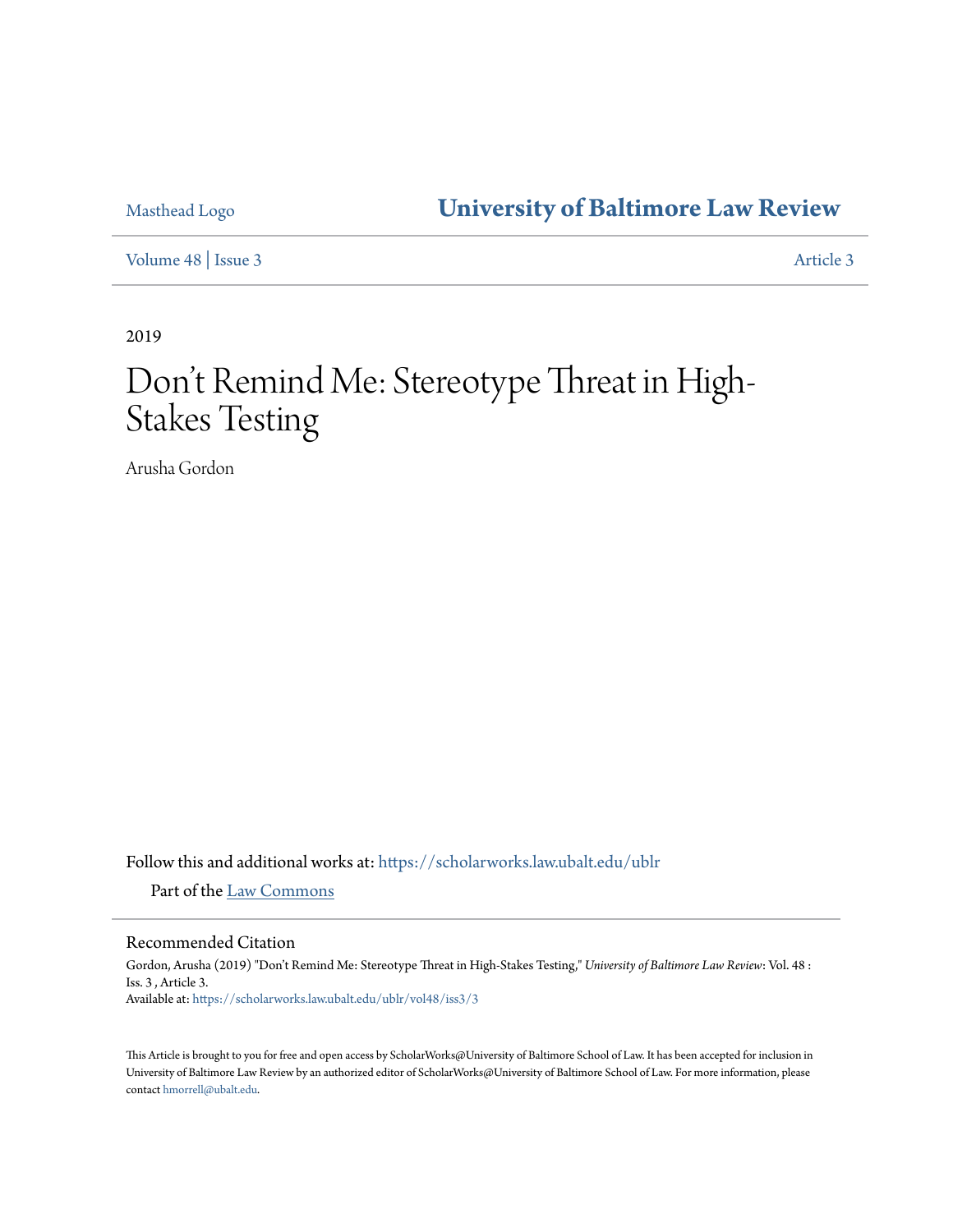#### **DON'T REMIND ME: STEREOTYPE THREAT IN HIGH-STAKES TESTING**

#### **Arusha Gordon**\*

#### I. INTRODUCTION

Think back to the day you took the Scholastic Aptitude Test (SAT) or some other standardized test. Like most people, you probably took your seat, put your sharpened Number 2 pencils on the assigned desk and, after listening to instructions from a proctor, started the task of bubbling in your name, address, school, sex, gender, and other identifying information. You likely thought nothing of it—after all, if you are like most students in American schools, you probably grew up taking many tests in which you bubbled in your identifying information right before you got down to business and actually took the test. But what if you were told that the test was not only measuring your knowledge related to the tested material, but also your ability to navigate around mental processes which might tax your ability to focus solely on the test? What if you learned that the test environment, the students in the room, the test administrator, and even the process of bubbling in your identifying information could impact how well you performed?

For years, social psychologists have studied how these factors could impact the performance of members of different social identities through a process known as "stereotype threat."1 Stereotype threat refers to a psychological phenomenon in which a member of a negatively stereotyped group underperforms on an activity because of increased anxiety that they may confirm the negative stereotype.2 This article examines the role of stereotype threat as it relates to racial and gender identities in high stake testing in educational settings. While there is a significant body of literature,

Arusha Gordon serves as Counsel on the Voting Rights Project and the Stop Hate Project at the Lawyers' Committee for Civil Rights Under Law.

<sup>1.</sup> *See infra* Part II.

<sup>2.</sup> Robert J. Rydell, Allen R. McConnell & Sian L. Beilock, *Multiple Social Identities and Stereotype Threat: Imbalance, Accessibility, and Working Memory*, 96 J. PERSONALITY & SOC. PSYCHOL. 949, 949 (2009); *see also* Claude Steele & Joshua Aronson, *Stereotype Threat and the Intellectual Test Performance of African Americans*, 69 J. PERSONALITY & SOC. PSYCHOL. 797, 797 (1995).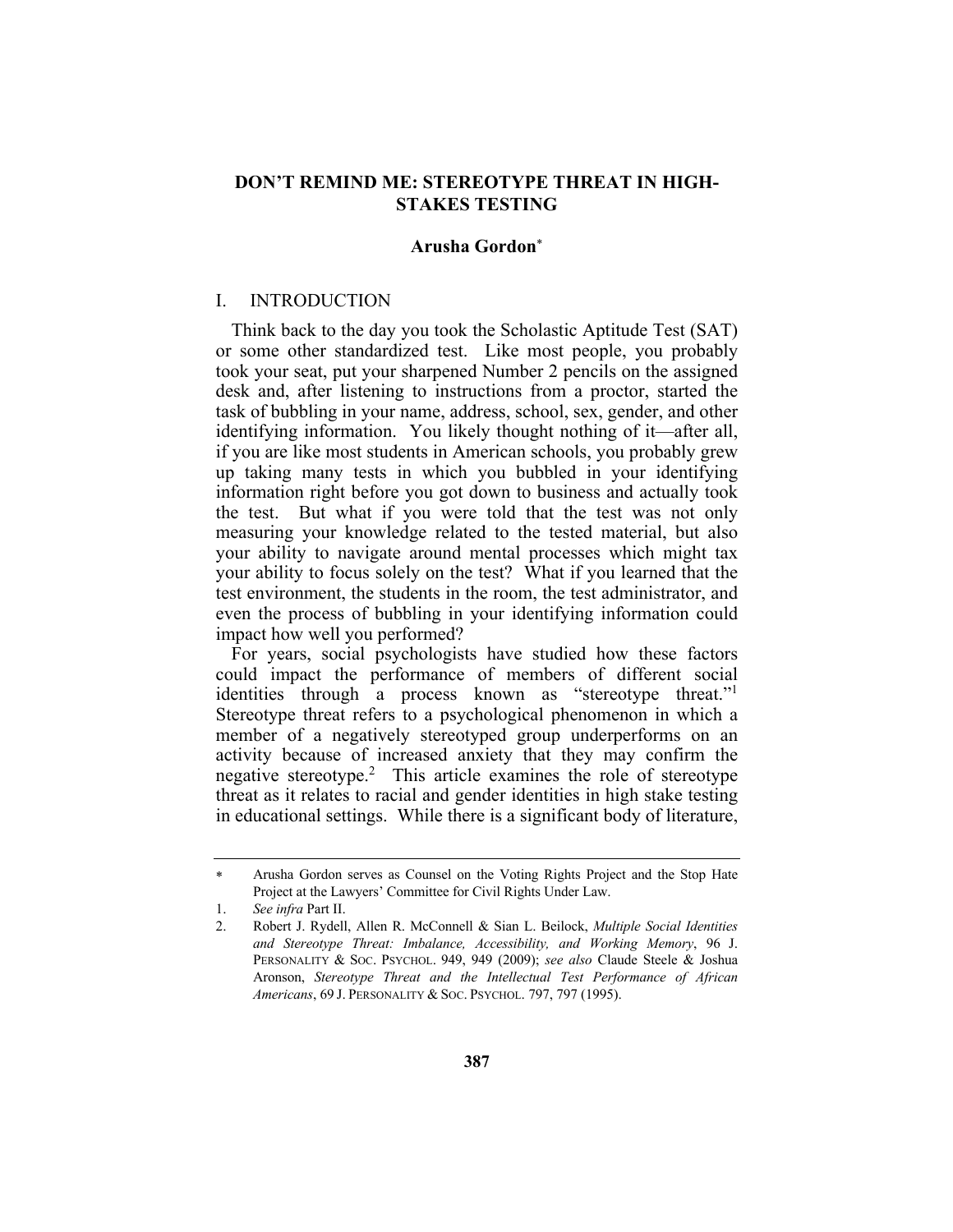primarily in the field of psychology, discussing the impact of stereotype threat on members of different social groups, $3$  and while there is a substantial body of literature discussing legal strategies through which advocates have challenged standardized testing, $4$  this article aims to help fill the space between these two bodies of literature. Namely, this article examines the role of stereotype threat in testing,<sup>5</sup> and what advocates can do to reduce the impact of stereotype threat in high-stake standardized testing.<sup>6</sup>

Part II provides an overview of stereotype threat; what it is, $<sup>7</sup>$  factors</sup> which contribute to stereotype threat, $\delta$  the impact of stereotype threat,<sup>9</sup> and who stereotype threat affects most significantly.<sup>10</sup> Part III considers the legal landscape of standardized testing, with specific attention given to how research concerning stereotype threat might play a role in claims brought under the Equal Protection Clause, Title VI of the Civil Rights Act, and Title IX of the United States Education Amendments of 1972.<sup>11</sup> Part IV considers strategies addressing stereotype threat,<sup>12</sup> and discusses the science behind techniques to reduce the impact of stereotype threat on testing,  $13$  as well as policy and advocacy approaches to addressing the issue. $14$ 

#### II. STEREOTYPE THREAT

#### *A. What is Stereotype Threat?*

Stereotype threat refers to the phenomenon in which a member of a negatively stereotyped group underperforms on an activity because of increased anxiety that he or she may confirm the negative stereotype.<sup>15</sup> Many studies over the past few decades have explored

<sup>3.</sup> *See infra* Part II.

<sup>4.</sup> *See infra* Part III.

<sup>5.</sup> *See infra* Part II.

<sup>6.</sup> *See infra* Section V.B.

<sup>7.</sup> *See infra* Section II.A.

<sup>8.</sup> *See infra* Part II.

<sup>9.</sup> *See infra* Part II.

<sup>10.</sup> *See infra* Section II.B.

<sup>11.</sup> *See infra* Part II.

<sup>12.</sup> *See infra* Part IV.

<sup>13.</sup> *See infra* Section IV.A.

<sup>14.</sup> *See infra* Sections IV.B–C.

<sup>15.</sup> Steele & Aronson, *supra* note 2, at 797–98.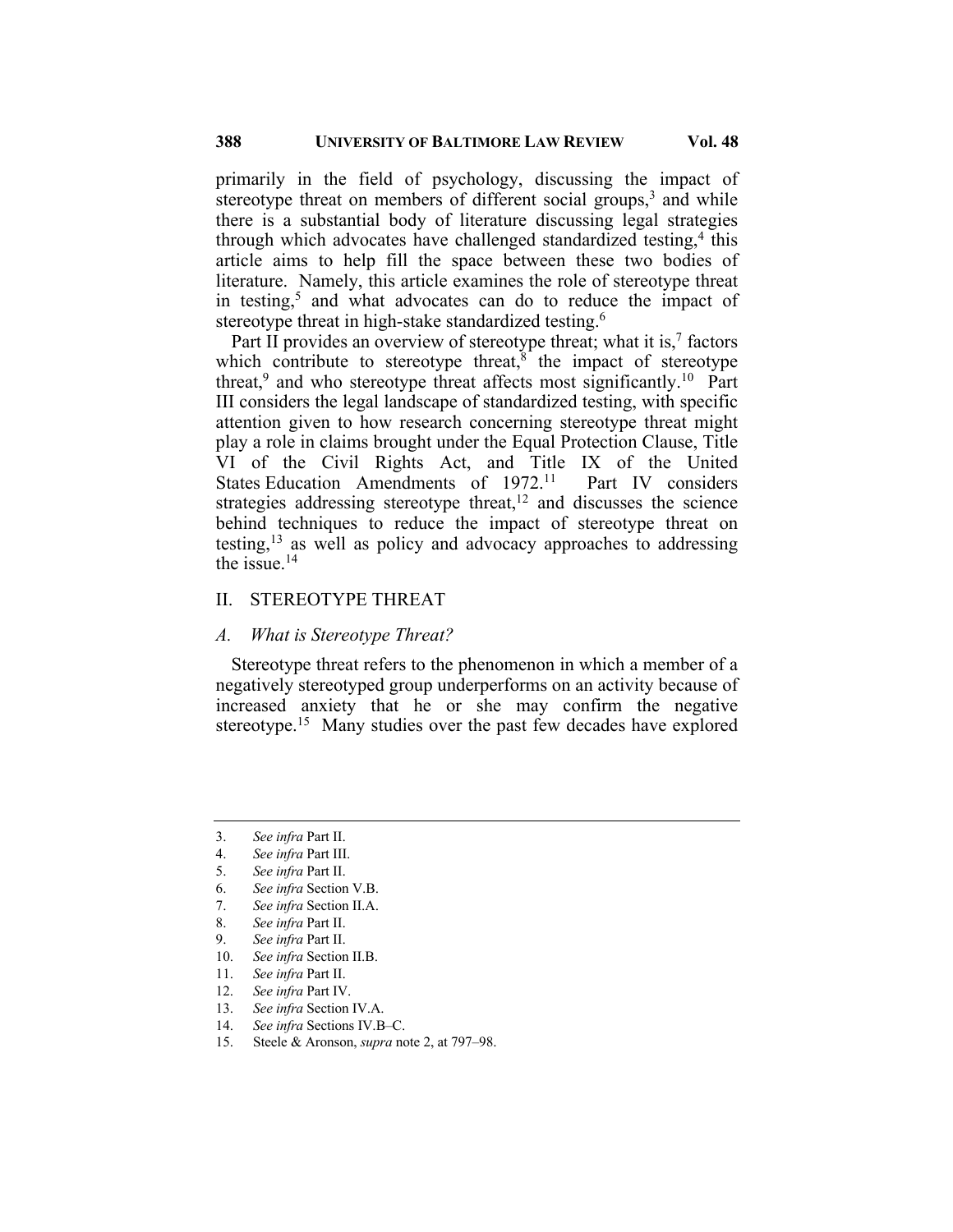stereotype threat, leading to important findings concerning how the phenomenon operates.16

At first, the idea that a subliminal reminder of a stereotype—a stereotype you might consciously and vociferously reject—could cause underperformance on a task, may seem implausible. Yet, research shows that stereotype threat can affect people of all different races, ages, language groups, genders, and sexual orientations.17 To get a better understanding of stereotype threat, let's turn to a few examples:

#### i. African-Americans and Academic Tests

When taking a difficult academic test, similar to that of the Graduate Record Examination (GRE), Joshua Aronson and Claude Steele found that African-American college students underperformed when they were asked, prior to taking the test, to complete a questionnaire that included a question regarding their race.<sup>18</sup>

#### ii. Women and Math

Women taking a difficult math test underperformed when told that the results generally showed a gender difference, but performed just as well as their male colleagues when told the test did not show any gender difference.<sup>19</sup> In a similar experiment, Asian women underperformed on a math test when they were given a questionnaire emphasizing their gender (i.e. "whether their [dorms] were coed or single sex" and "whether they preferred coed or single-sex [dorms]") but performed more strongly when given a questionnaire

<sup>16.</sup> *See infra* Part IV. Although this article's focus is on stereotype threat, researchers have also identified the phenomenon of *stereotype lift*.Gregory M. Walton & Geoffrey L. Cohen, *Stereotype Lift*, 39 J. EXPERIMENTAL SOC. PSYCHOL. 456, 456 (2003). "When a negative stereotype impugns the ability or worth of an outgroup, people [in the ingroup] may experience stereotype lift—a performance boost that occurs when downward comparisons are made with a denigrated outgroup." *Id.* As Walton and Cohen note in their meta-study on stereotype lift, studies involving SAT modified questions indicate that stereotype lift may produce a "50-point advantage on the SAT for White men—a performance boost that, at the most selective colleges, could make the difference between rejection and acceptance." *Id.* at 473.

<sup>17.</sup> *See infra* Part IV.

<sup>18.</sup> Steele & Aronson, *supra* note 2, at 806–08.

<sup>19.</sup> Steven J. Spencer et al., *Stereotype Threat and Women's Math Performance*, 35 J. EXPERIMENTAL SOC. PSYCHOL. 4, 12–14 (1999).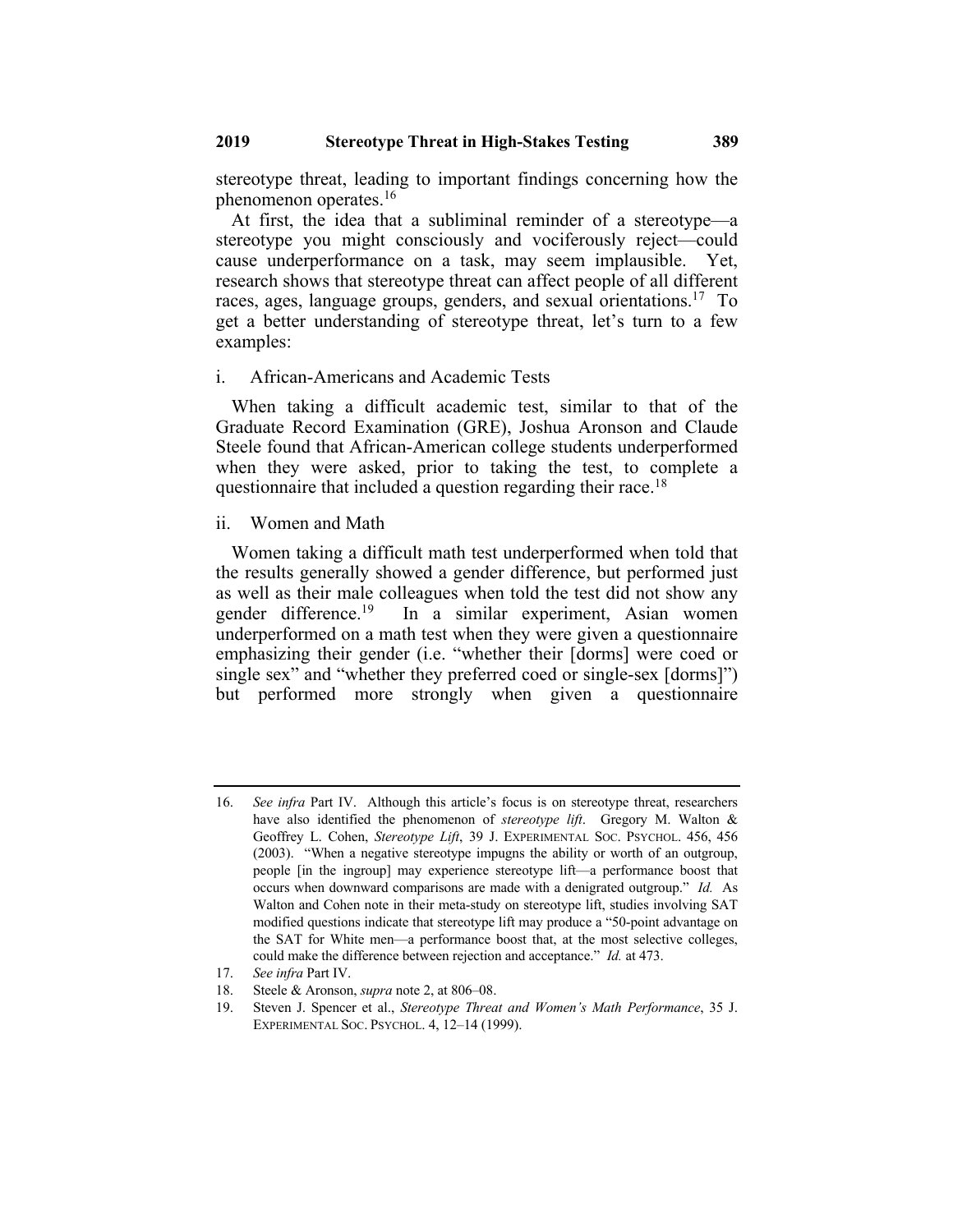emphasizing their race (i.e. "what languages they spoke at home" and "how many generations of their family have lived in America").<sup>20</sup>

#### iii. Athletic Ability and Race

In an experiment involving a task related to golf, white participants performed better when the task was described as being diagnostic of "sports intelligence" and worse when the task was described as testing "natural athletic ability."21 Black participants performed better when the task was described as measuring natural athletic ability and worse when it was described as testing "sports intelligence."22

#### iv. Age

Older adults performing a memory task performed more poorly when they were exposed to a story or priming words reflecting negative stereotypes regarding aging, as compared with a control group of older adults who were exposed to positive stereotypes regarding aging and memory.23

In short, stereotype threat has been well-established and can impact a range of social identities.<sup>24</sup> The question, then, is what factors contribute to or trigger stereotype threat and what can we do about them?

#### *B. Groups Vulnerable to Stereotype Threat*

Research indicates that stereotype threat is particularly relevant when individuals who are confident in their abilities in a certain domain are tested at a high level in that domain.<sup>25</sup> In the academic setting, this means that stereotype threat "affects confident students more than unconfident ones."<sup>26</sup> This is because for individuals who more strongly identify with the domain, the relevance of the

22. *Id.*

<sup>20.</sup> Margaret Shih et al., *Stereotype Susceptibility: Identify Salience and Shifts in Quantitative Performance*, 10 AM. PSYCHOL. SCI. 80, 80–83 (1999).

<sup>21.</sup> Jeff Stone et al., *Stereotype Threat Effects on Black and White Athletic Performance*, 77 J. PERSONALITY & SOC. PSYCHOL. 1213, 1217–20, 1225–26 (1999).

<sup>23.</sup> Becca Levy, *Improving Memory in Old Age Through Implicit Self-Stereotyping*, 71 J. PERSONALITY & SOC. PSYCHOL. 1092, 1095–96, 1106 (1996).

<sup>24.</sup> *See supra* notes 18–23 and accompanying text.

<sup>25.</sup> *See* Claude M. Steele, *A Threat in the Air: How Stereotypes Shape Intellectual Identity and Performance*, 57 AM. PSYCHOL. 613, 617 (1997).

<sup>26.</sup> *Id.*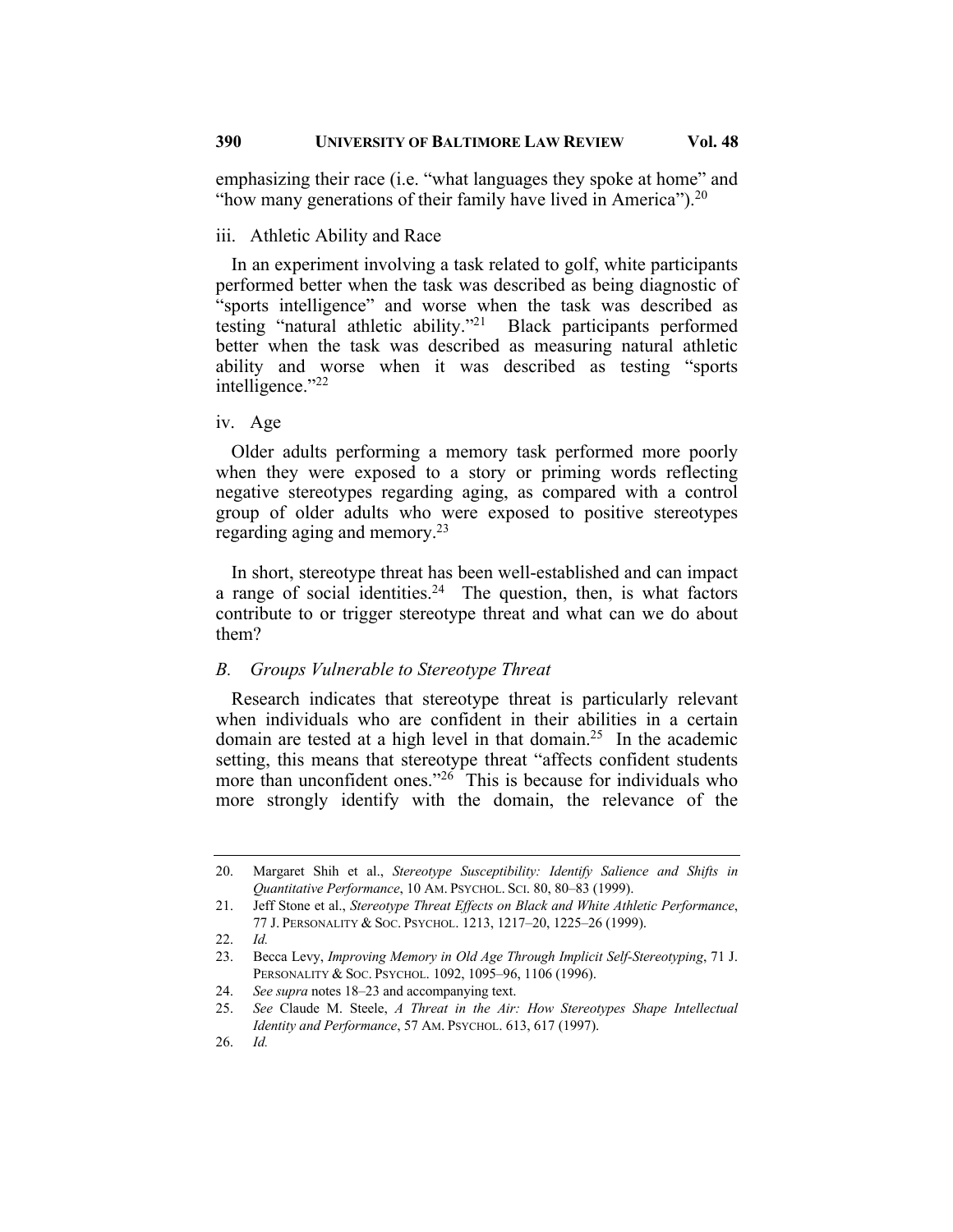stereotype plays more of a threat.<sup>27</sup> In one experiment, Spencer, Quinn, and Steele selected women who were strong at math and expressed high confidence in their math abilities and gave them a challenging math test.<sup>28</sup> Even though these students identified as strong mathematicians, the female students, presumably due to stereotype threat, performed more poorly than their male counterparts; however, where the test focused on advanced literature skills, an area without strong gender-based stereotypes, women performed just as well as their male counterparts.<sup>29</sup> Women from this same group who took easier math tests did not underperform.<sup>30</sup> Spencer, Quinn, and Steele's research suggests that while individuals who are highly identified with a domain may not feel stereotype threat at lower levels of testing, when they are challenged in the domain with which they self-identify, stereotype threat may cause them to underperform:

For the advanced female math student who has been brilliant up to that point, any frustration she has at the frontier of her skills could confirm the gender-based limitation alleged in the stereotype, making this frontier, because she is so invested in it, a more threatening place than it is for the nonstereotyped. Thus, the work of dispelling stereotype threat through performance probably increases with the difficulty of work in the domain, and whatever exemption is gained has to be rewon at the next new proving ground.<sup>31</sup>

#### *C. Other Effects of Stereotype Threat*

In addition to causing underperformance by individuals who are members of traditionally marginalized groups, stereotype threat may also cause people who are subject to a negative stereotype to disassociate from domains in which they feel threatened.<sup>32</sup> For instance, women may "'disidentify' with math as an important domain, that is, [women may] avoid or drop the domain as an identity

<sup>27.</sup> *See id.*

<sup>28.</sup> *Id.* at 619.

<sup>29.</sup> *See id.*

<sup>30.</sup> *Id.*

<sup>31.</sup> *Id.* at 618.

<sup>32.</sup> *See* Brenda Major et al., *Coping with Negative Stereotypes About Intellectual Performance: The Role of Psychological Disengagement*, 24 PERSONALITY & SOC. PSYCHOL. BULL. 34, 34–35 (1998); Spencer et al., *supra* note 19, at 6.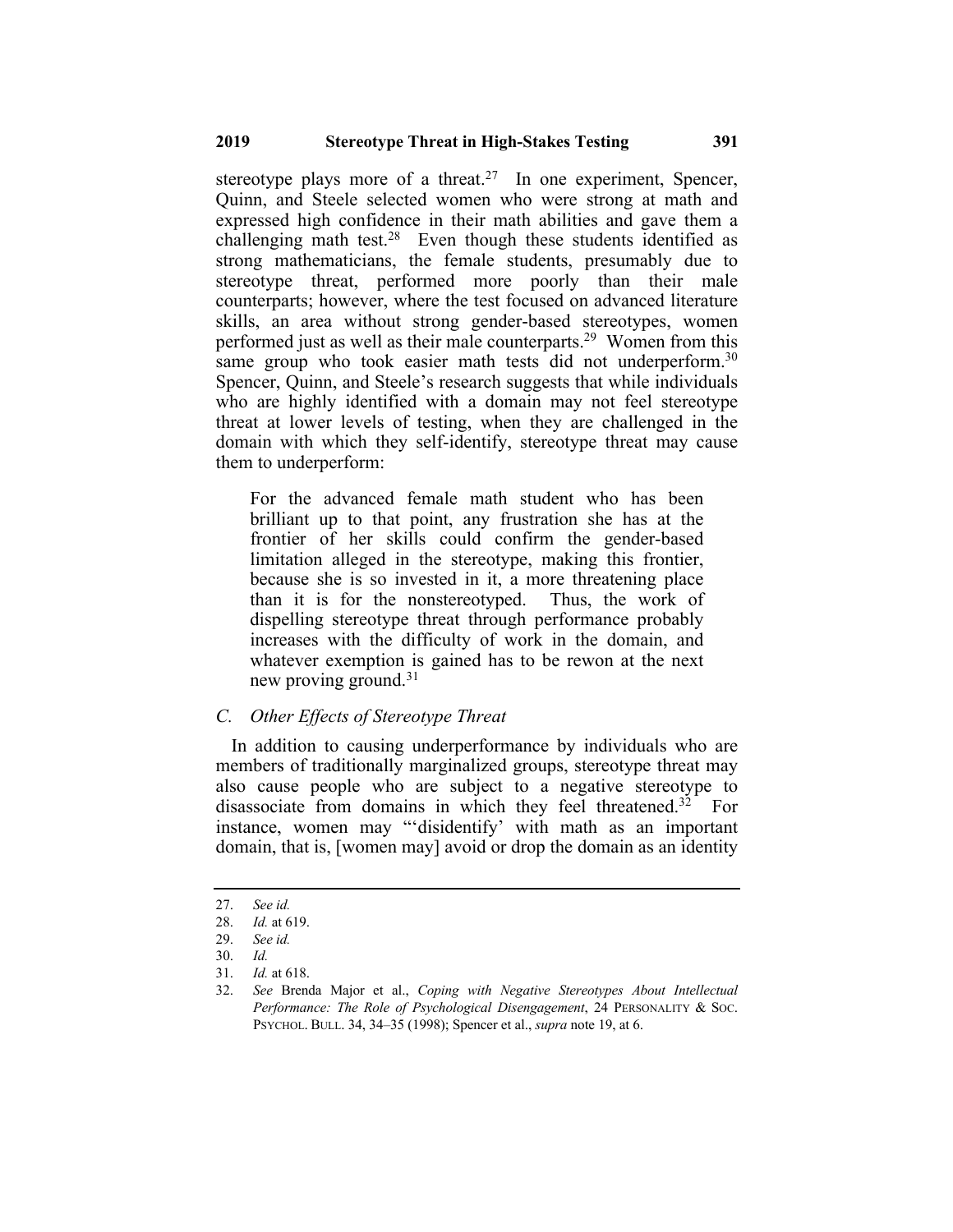or basis of self-esteem [ ] to avoid the evaluative threat they might feel in that domain."33 In a study exploring stereotypes and disassociation from certain fields, Davies et al. explored the relationship between gender-stereotypic television commercials and female participants' performance on subsequent math tests and interest in more quantitative domains.<sup>34</sup> Participants were shown commercials that either portrayed women in a gender–stereotypic role (e.g., excited about a new kind of brownie mix) or a neutral role (e.g., a woman speaking about automotive engineering).<sup>35</sup> Davies et al. found that female participants who viewed the gender-stereotypic commercials were (1) more likely to underperform on a subsequent math test after viewing the commercials, (2) more likely to avoid math problems in favor of verbal problems, and (3) likely to express less interest in fields that had a more quantitative character.<sup>36</sup> These and other studies<sup>37</sup> illustrate just a few of the effects of stereotype threat on student performance, both in terms of which subjects students pursue as well as how well they perform in certain subject areas.38

#### III. LEGAL LANDSCAPE – PRIOR CHALLENGES TO STANDARDIZED TESTING

The impact of standardized tests on women and non-Asian minorities has long been the subject of debate.<sup>39</sup> Is the fact that women may score lower on standardized math tests indicative of innate inferiority in quantitative skills, <sup>40</sup> or is it the result of more sociological and cultural factors? Does the fact that, on average, African-Americans score lower than white students on standardized

<sup>33.</sup> Spencer et al., *supra* note 19, at 6.

<sup>34.</sup> Paul G. Davies et al., *Consuming Images: How Television Commercials that Elicit Stereotype Threat Can Restrain Women Academically and Professionally*, 28 PERSONALITY & SOC. PSYCHOL. BULL. 1615, 1615 (2002).

<sup>35.</sup> *Id.* at 1619–20.

<sup>36.</sup> *Id.* at 1626.

<sup>37.</sup> *Id.*; Lisa A. Harrison et al., *The Consequences of Stereotype Threat on the Academic Performance of White and Non-White Lower Income College Students*, 9 SOC. PSYCHOL. EDUC. 341, 353–54 (2006); Spencer et al., *supra* note 19, at 21–22.

<sup>38.</sup> Spencer et al., *supra* note 19, at 21–22; Harrison et al., *supra* note 37, at 354.

<sup>39.</sup> *See* Shih et al., *supra* note 20, at 82.

<sup>40.</sup> Spencer et al., *supra* note 19, at 21–22. In 2005, Harvard President Larry Summers created an uproar when he suggested that innate differences in men and women were the reason for the "under-representation of female scientists at elite universities." Daniel J. Hemel, *Summers' Comments on Women and Science Draw Ire*, HARV. CRIMSON (Jan. 14, 2005), http://www.thecrimson.com/article/2005/1/14/summerscomments-on-women-and-science/.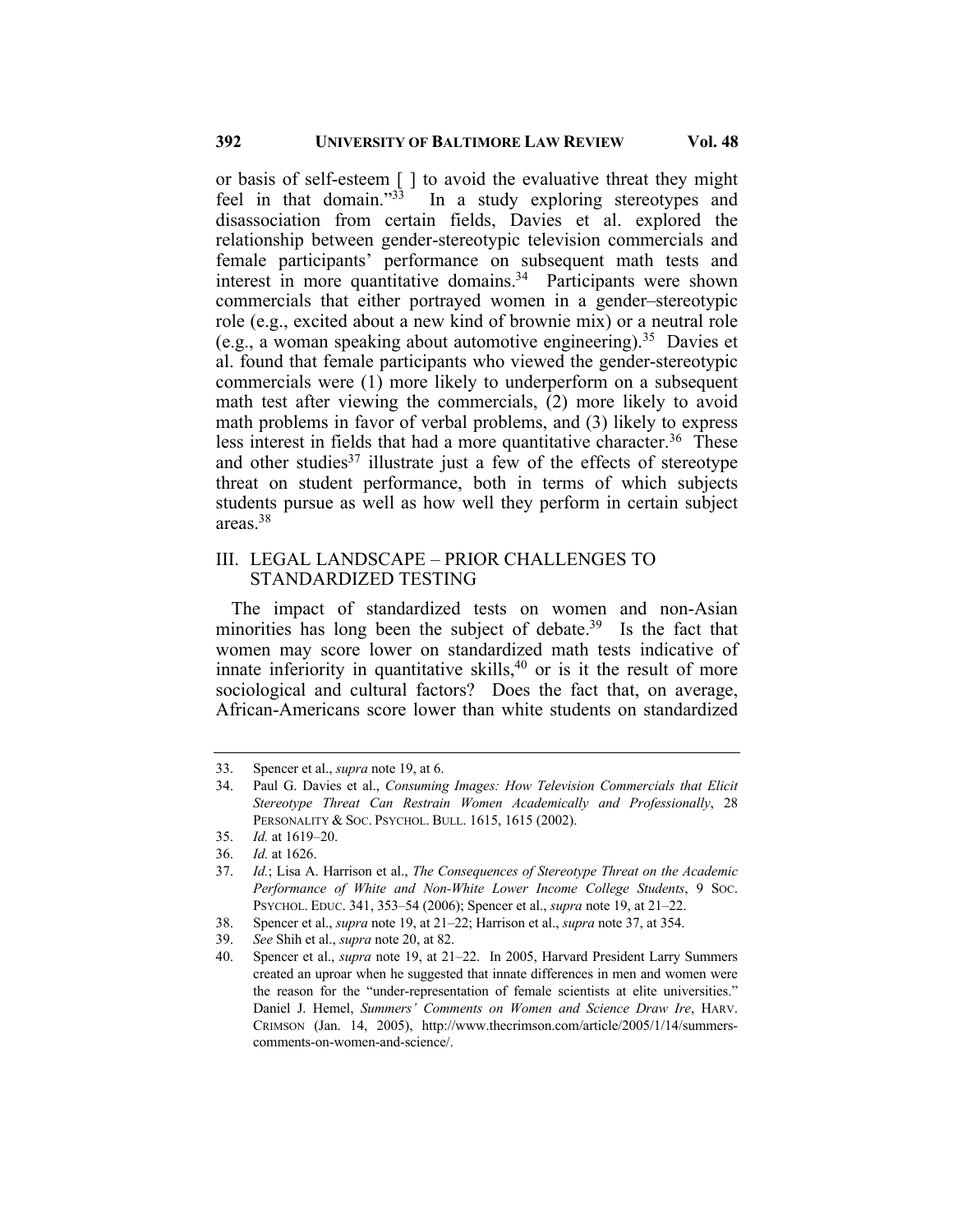tests in the U.S. $41$  establish a lack of "work ethic" or is something else at play? The debate over standardized tests has touched the media, $4^2$  the policy world, $4^3$  and the courts. $4^4$  Advocates have challenged standardized testing procedures using various legal claims, including the Equal Protection Clause<sup>45</sup> and Title VI and Title  $IX<sup>46</sup>$  of the Civil Rights Act of 1964.<sup>47</sup> Each of these is discussed further below.

#### *A. Equal Protection Challenges to Standardized Testing*

The Fourteenth Amendment of the Constitution establishes that no state may "deny to any person within its jurisdiction the equal protection of the laws."<sup>48</sup> The Equal Protection Clause, as this section of the Fourteenth Amendment has come to be known,  $49$  is meant to help protect citizens from arbitrary and discriminatory state action.50 Given the disproportionate and discriminatory effect that certain practices—such as asking for race and gender information before a test—can have on female and minority test takers,<sup>51</sup> the Fourteenth Amendment would seem like a probable vehicle for

48. U.S. CONST. amend. XIV, § 1.

<sup>41.</sup> *See, e.g.*, Trip Gabriel, *Proficiency of Black Students Is Found to Be Far Lower than Expected*, N.Y. TIMES (Nov. 9, 2010), http://www.nytimes.com/2010/11/09/education/ 09gap.html?  $r=0$  ("Only 12 percent of black fourth-grade boys are proficient in reading, compared with 38 percent of white boys, and only 12 percent of black eighthgrade boys are proficient in math, compared with 44 percent of white boys.").

<sup>42.</sup> *See* Beverly Ge, *Beware the Stereotype Threat*, GAINESVILLE SUN (Dec. 17, 2015, 12:01 AM), https://www.gainesville.com/opinion/20151217/beverly-ge-beware-thestereotype-threat; *see also* Amy L. Wax, *The Threat in the Air*, WALL ST. J. (Apr. 13, 2004, 12:01 AM), https://www.wsj.com/articles/SB108181651872980934.

<sup>43.</sup> *See* Russell A. McClain, *Helping Our Students Reach Their Full Potential: The Insidious Consequences of Ignoring Stereotype Threat*, 17 RUTGERS RACE & L. REV. 1, 10, 51, 56 (2016).

<sup>44.</sup> *See infra* Section III.B.i *(*discussing GI Forum v. Tex. Educ. Agency, 87 F. Supp. 2d 667, 668 (W.D. Tex. 2000) and Larry P. v. Riles, 793 F.2d 969, 983 (9th Cir. 1984)); *see also* Fisher v. Tucson Unified Sch. Dist., 329 F. Supp. 3d 883, 915, 978–79 (D. Ariz. 2018).

<sup>45.</sup> *See infra* Section III.A.

<sup>46.</sup> *See* discussion *infra* Sections III.B.i–ii.

<sup>47.</sup> Civil Rights Act of 1964, Pub. L. No. 88-352, 78 Stat. 241, 252–53, 266–67 (1965).

<sup>49.</sup> *See* Kendra Johnson, *Racially Bias SAT I/ACT Blocks College Access: Is It Constitutional for College Officials to Condition Admission on a Racially Bias Assessment?*, 33 U. BALT. L.F. 2, 5 (2003).

<sup>50.</sup> *See id.*

<sup>51.</sup> *See supra* notes 18–23 and accompanying text.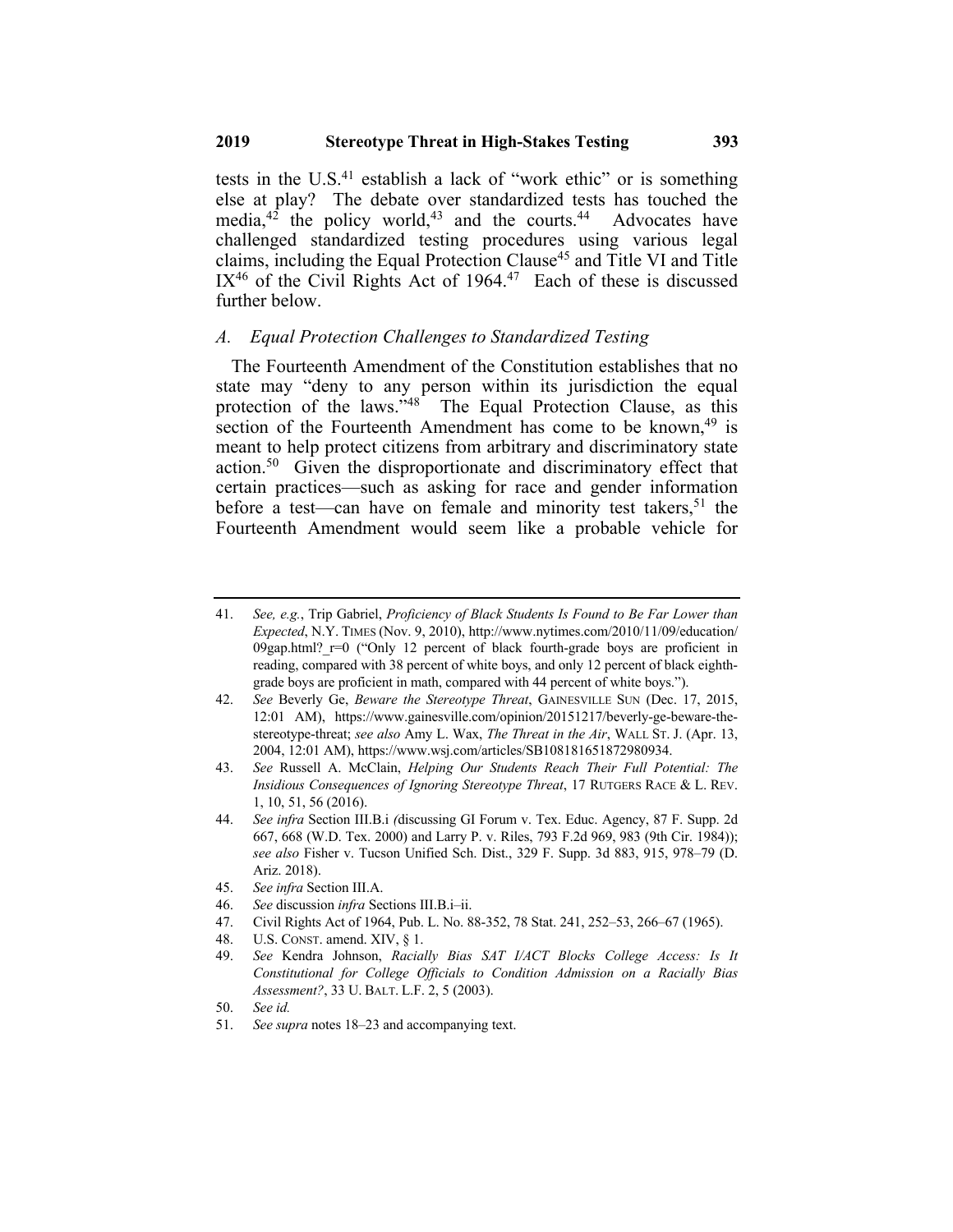claims against standardized test providers.52 However, plaintiffs considering claims under the Fourteenth Amendment Equal Protection Clause are limited in two key ways. First, equal protection claims can only be brought against state actors, which may insulate private institutions from such claims.<sup>53</sup> Second, because discriminatory impact alone does not make a law unconstitutional under the Equal Protection Clause, plaintiffs must show that the law was motivated by a discriminatory purpose.<sup>54</sup> That said, because most teachers, school administrators, and policy makers are unlikely to describe the reason for a policy or practice in terms of racial<sup>55</sup> or gender animosity,<sup>56</sup> potential claims under the Equal Protection Clause may be a challenge.<sup>57</sup>

In addition, some circuits require plaintiffs to show a "causal link between the effects of past discrimination and the disproportionate impact the test had upon minority students."58 These barriers limit the effectiveness of the Equal Protection Clause as a means to challenge standardized testing practices that may trigger stereotype threat and which have a disproportionate negative impact on women and minorities.

53. *See* Philip J. Faccenda *&* Kathleen Ross, *Constitutional and Statutory Regulation of Private Colleges and Universities*, 9 VALPARAISO U. L. REV. 539, 544 (1976). Generally, the actions of a private institution are held to be state actions when the private institution is an integral part of the public purpose or when the state has such an active role in the private institution that the state is deemed to have "so insinuated itself into a position of interdependence" with the private institution that it must be recognized as a joint participant in the challenged activity.

*Id.*

56. *See id.*

<sup>52.</sup> *See* Washington v. Davis, 426 U.S. 229, 232–33 (1976) (showing that plaintiffs argued that a certain written test had the effect of disproportionately excluding African Americans from being promoted within a police department). *Contra id.* at 239 (stating that discriminatory purpose, in addition to discriminatory effect, must be shown to succeed on a discrimination claim brought under the Equal Protection Clause of the Fourteenth Amendment).

<sup>54.</sup> Johnson, *supra* note 49, at 5.

<sup>55.</sup> *See* Adam Serwer, *Trump Is Making It Easier to Get Away with Discrimination*, ATLANTIC (Jan. 4, 2019), https://www.theatlantic.com/ideas/archive/2019/01/disparate -impact/579466/.

<sup>57.</sup> Betsy A. Gerber, *High Stakes Testing: A Potentially Discriminatory Practice with Diminishing Legal Relief for Students at Risk*, 75 TEMP. L. REV. 863, 879–80 (2002).

<sup>58.</sup> *Id*. at 875–76.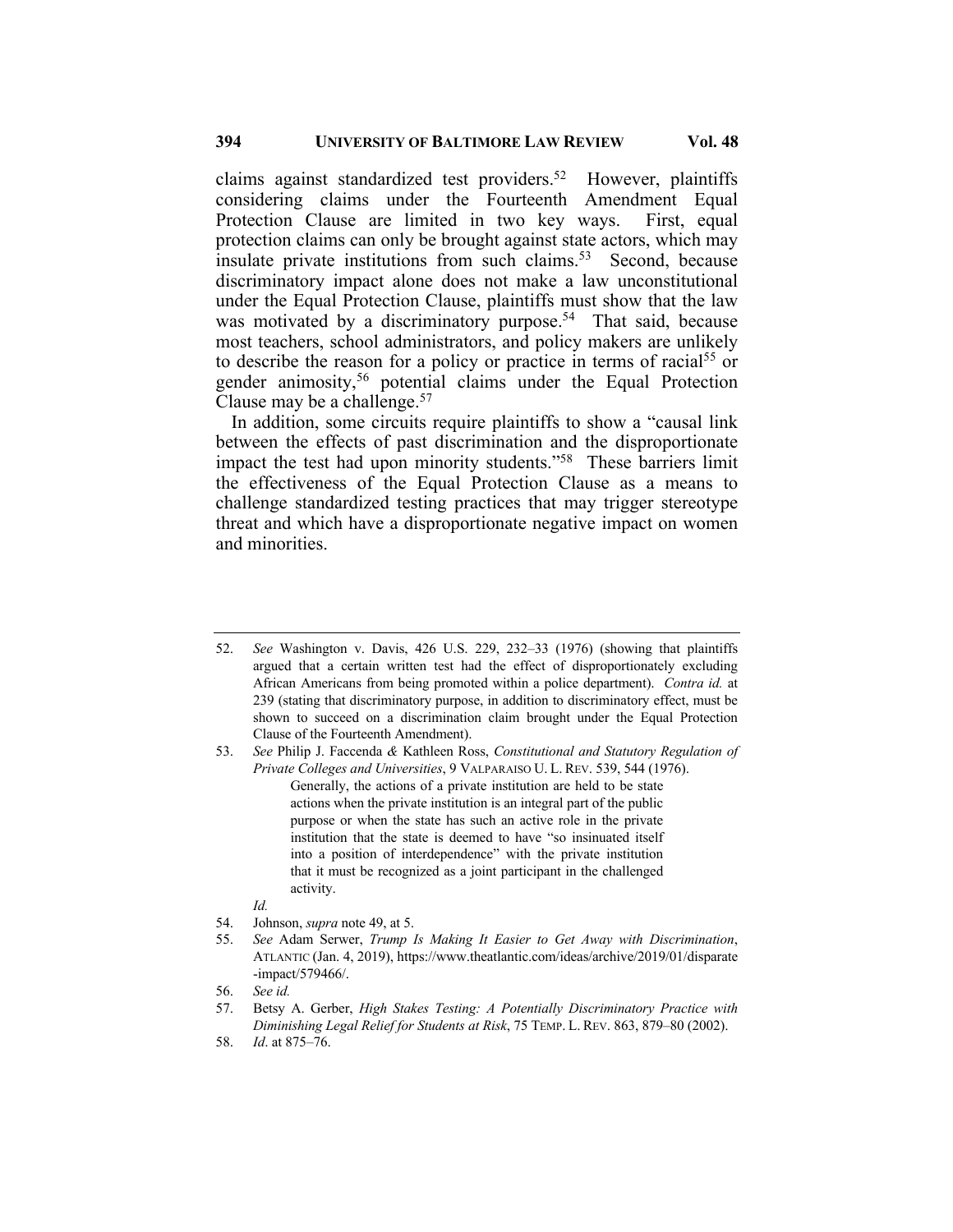#### *B. Title VI and Title IX*

In addition to the Equal Protection Clause, Title VI and Title IX of the Civil Rights Act of 1964 also provide ways for plaintiffs to challenge standardized testing procedures.<sup>59</sup> Title VI protects against discrimination based on "race, color, or national origin" in "any program or activity receiving Federal financial assistance."60 Title IX, on the other hand, protects against sex discrimination and states that "[n]o person in the United States shall, on the basis of sex, be excluded from participation in, be denied the benefits of, or be subjected to discrimination under any education program or activity receiving Federal financial assistance."61 In short, for an actor or jurisdiction to be subject to Title VI and Title IX, generally that actor must receive some form of federal financial assistance or otherwise be considered engaged in state action.<sup>62</sup> Together, these two provisions provide the backbone of much of the important civil rights advocacy for educational equality that has occurred in the past five decades.

### i. Title VI

Although under Title VI private plaintiffs can only bring suit in federal courts for intentional discrimination, $63$  the regulations promulgated pursuant to Title VI "proscribe actions having disparate impact on groups protected by the statute, even if those actions are not intentionally discriminatory."64 This provides an avenue for

<sup>59.</sup> U.S. DEP'T OF JUSTICE, TITLE VI LEGAL MANUAL, SECTION VI: PROVING DISCRIMINATION – INTENTIONAL DISCRIMINATION (2017). Although discussed separately, the elements of a "Title VI intent claim derive from and are similar to the analysis of cases decided under the Fourteenth Amendment's Equal Protection Clause." *Id.*

<sup>60.</sup> 42 U.S.C. § 2000a(d) (2012).

<sup>61.</sup> 20 U.S.C. § 1681(a) (2012).

<sup>62.</sup> For a discussion of regulation of private schools and institutions, *see* Facenda & Ross, *supra* note 53, at 540–48; *see also* 42 U.S.C. § 2000a (2012); 20 U.S.C. § 1681 (2012).

<sup>63.</sup> *See* Alexander v. Sandoval, 532 U.S. 275, 280 (2001).

<sup>64.</sup> Gerber, *supra* note 57, at 876; *see* GI Forum Image de Tejas v. Tex. Educ. Agency, 87 F. Supp. 2d 667, 669 (W.D. Tex. 2000).

<sup>[</sup>T]his Court has allowed the Plaintiffs to bring a claim pursuant to a regulation adopted in conjunction with Title VI. *See* 34 C.F.R. § 100.3. That regulation, in clear, unmistakable terms, prohibits a federally funded program from implementing policies that have a disparate impact on minorities. *Id.* While the Court acknowledges that the United States Supreme Court has limited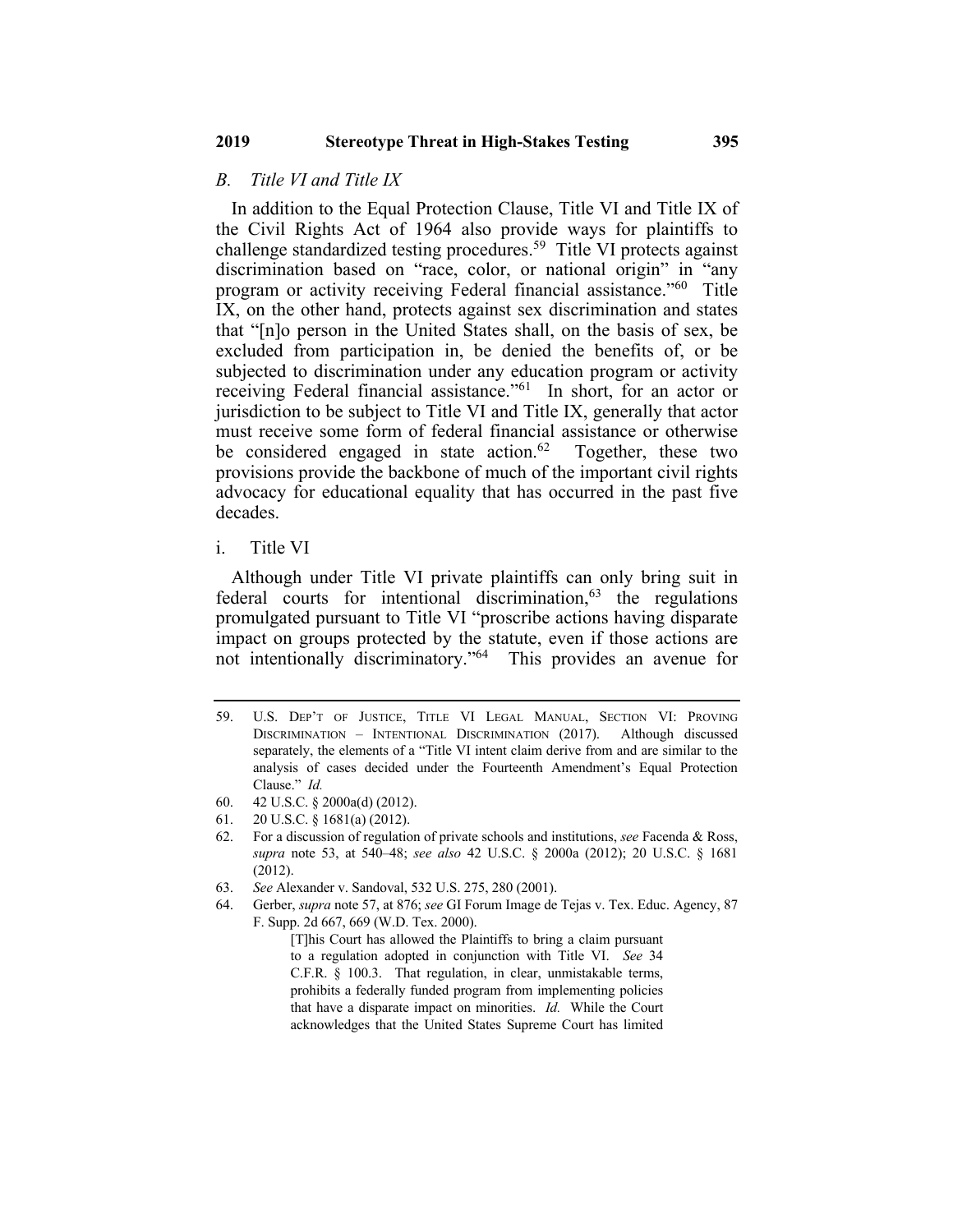advocates to use Title VI to challenge practices that are not explicitly based on racial animosity.<sup>65</sup> However, the utility of Title VI's regulations is still limited, as there is no private right of action for individuals wishing to enforce the regulations. $66$  In other words, although private individuals can sue for *intentional discrimination* under Title VI, they cannot challenge a practice solely because of its disparate impact on a protected class.<sup>67</sup> Instead, individuals wishing to challenge a practice having a disparate impact must turn to the appropriate enforcement agency. $68$  For cases challenging standardized testing practices that agency is usually the U.S. Department of Education.<sup>69</sup>

Courts often choose to use the three part framework established in *McDonnell Douglas Corp. v. Green*, 411 U.S. 792 (1973) when assessing Title VI cases.70 The *McDonnell-Douglas* framework applied in the Title VI context is fairly simple:

[A] plaintiff must first prove that the application of a facially neutral practice caused a disproportionate adverse effect on a particular racial group. If the plaintiff makes

- 65. *Cf.* Gerber, *supra* note 57, at 876 (explaining that plaintiffs suing for discrimination under Title VI must show that a *facially neutral* practice has had a disproportionate adverse effect on a racial group).
- 66. *Sandoval*, 532 U.S. at 293 (holding that there is no private right of action to enforce Title VI regulations).
- 67. *Id.* at 285.
- 68. *See, e.g.*, *id.* at 291–93 (holding that Title VI does not create a freestanding private right of action to enforce disparate impact regulations promulgated under § 602).
- 69. *See* Regulations of the Offices of the Department of Education, 34 C.F.R. § 100.1 (2018) (explaining that the purpose of the U.S. Department of Education regulations is to enforce Title VI of the Civil Rights Act of 1364); 34 C.F.R. § 100.7 (2018) (explaining that the Department of Education must investigate and resolve all complaints). *Cf. Sandoval*, 532 U.S. at 289 (discussing how "[s]ection 602 . . . focuses neither on the individuals protected nor even on the funding recipients being regulated, but on the agencies that will do the regulating").
- 70. There are a number of analytical frameworks used by courts in assessing intent claims, including examining "express classifications" or circumstantial evidence of discrimination under the *Arlington Heights* analysis. *See* U.S. DEP'T OF JUSTICE, *supra* note 59.

Title VI itself to constitutional parameters (i.e., has required a showing of an intent to discriminate in order to prove a violation), *see United States v. Fordice*, 505 U.S. 717, 722 n.7, 112 S. Ct. 2727, 120 L. Ed. 2d 575 (1992), the Court does not find that this limitation has been clearly and unambiguously extended to its implementing regulations. The Court is not alone in reaching this conclusion.

*GI Forum*, 87 F. Supp. 2d at 669 (citations omitted).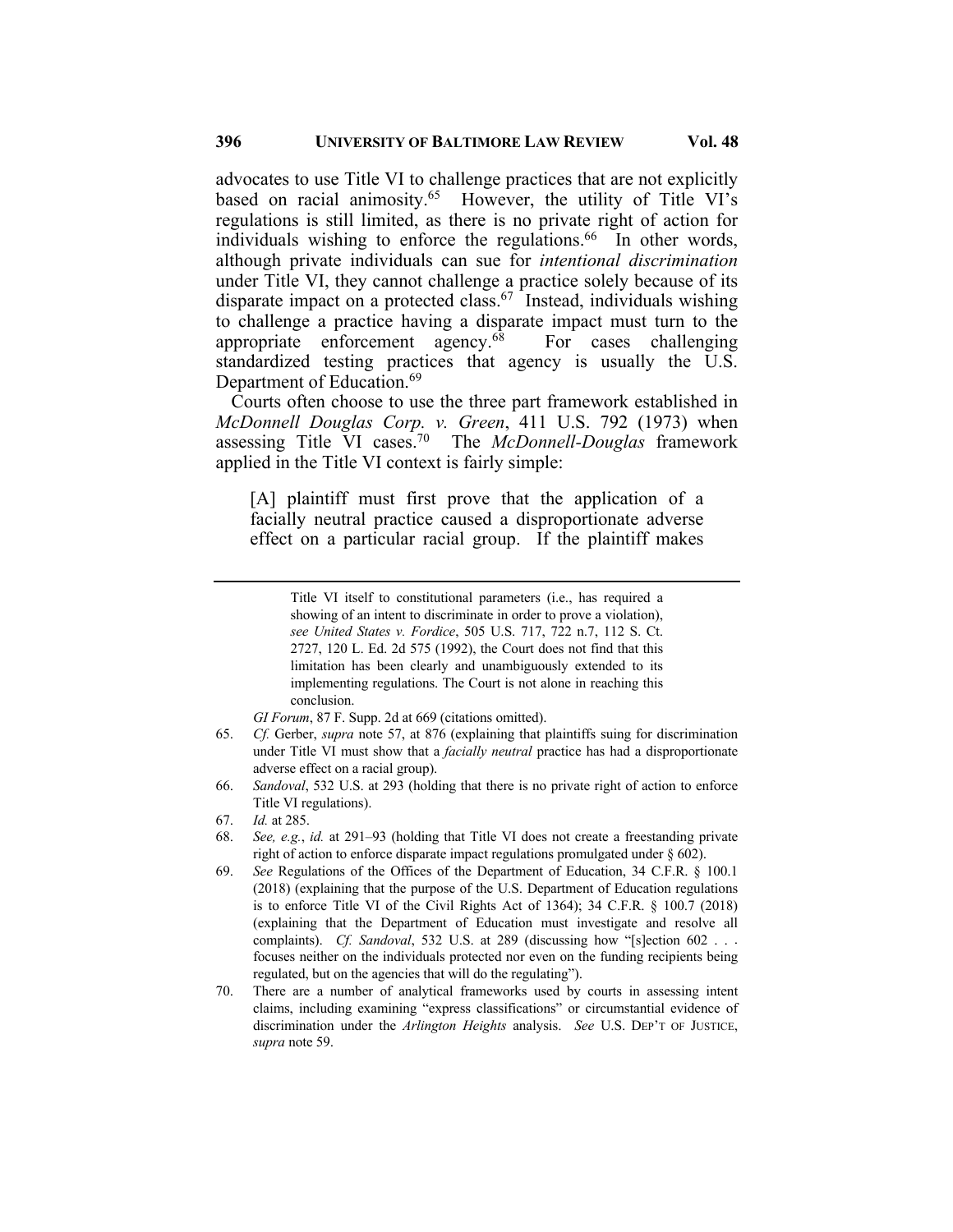such a showing, the defendant then bears the burden of showing that the procedure in question is justified by educational necessity. Educational necessity exists when the challenged practice serves a legitimate educational goal of the school or district. Even if the defendant makes a showing of educational necessity, however, the plaintiff may still succeed if he shows that an equally effective alternative is available to meet the educational goal and would result in less racial disproportionality.<sup>71</sup>

There have been a handful of cases that have challenged testing practices under the Title VI framework.72 For instance, in *Georgia State Conference of Branches of NAACP v. State of Georgia*, plaintiffs claimed that black students were assigned to special education programs and regular classes in a discriminatory way.73 While this case was decided before the U.S. Supreme Court limited Title VI claims to those involving intentional discrimination,  $74$  it provides a useful example of how a claim might be assessed. In *Georgia State Conference of Branches of NAACP*, the Eleventh Circuit agreed with the district court's finding that the "plaintiffs had met their burden of establishing a *prima facie* case through statistics showing that the racial composition of many of the local defendants' regular classrooms differs from what would be expected from a random distribution."<sup>75</sup> However, because the defendants showed that the practice was an educational necessity and plaintiffs did not establish "the existence of equally sound educational alternatives,"<sup>76</sup> the Eleventh Circuit found that the plaintiffs failed at the second step of the Title VI framework and upheld defendants' practice.<sup>77</sup>

Similarly, in *GI Forum v. Texas Educational Agency*, the court considered "whether the use of the Texas Assessment of Academic Skills (TAAS) examination as a requirement for high school graduation unfairly discriminate[d] against Texas minority

<sup>71.</sup> Gerber, *supra* note 57, at 876.

<sup>72.</sup> *See, e.g.*, Ga. State Conference of Branches of NAACP v. Georgia, 775 F.2d 1403, 1407 (11th Cir. 1985); GI Forum Image De Tejas v. Tex. Educ. Agency, 87 F. Supp. 2d 667, 668 (W.D. Tex. 2000).

<sup>73.</sup> *Ga. State Conference of Branches of NAACP*, 775 F.2d at 1407.

<sup>74.</sup> *See Sandoval*, 532 U.S. at 280.

<sup>75.</sup> *Ga. State Conference of Branches of NAACP*, 775 F.2d at 1417.

<sup>76.</sup> *Id.*

<sup>77.</sup> *Id.*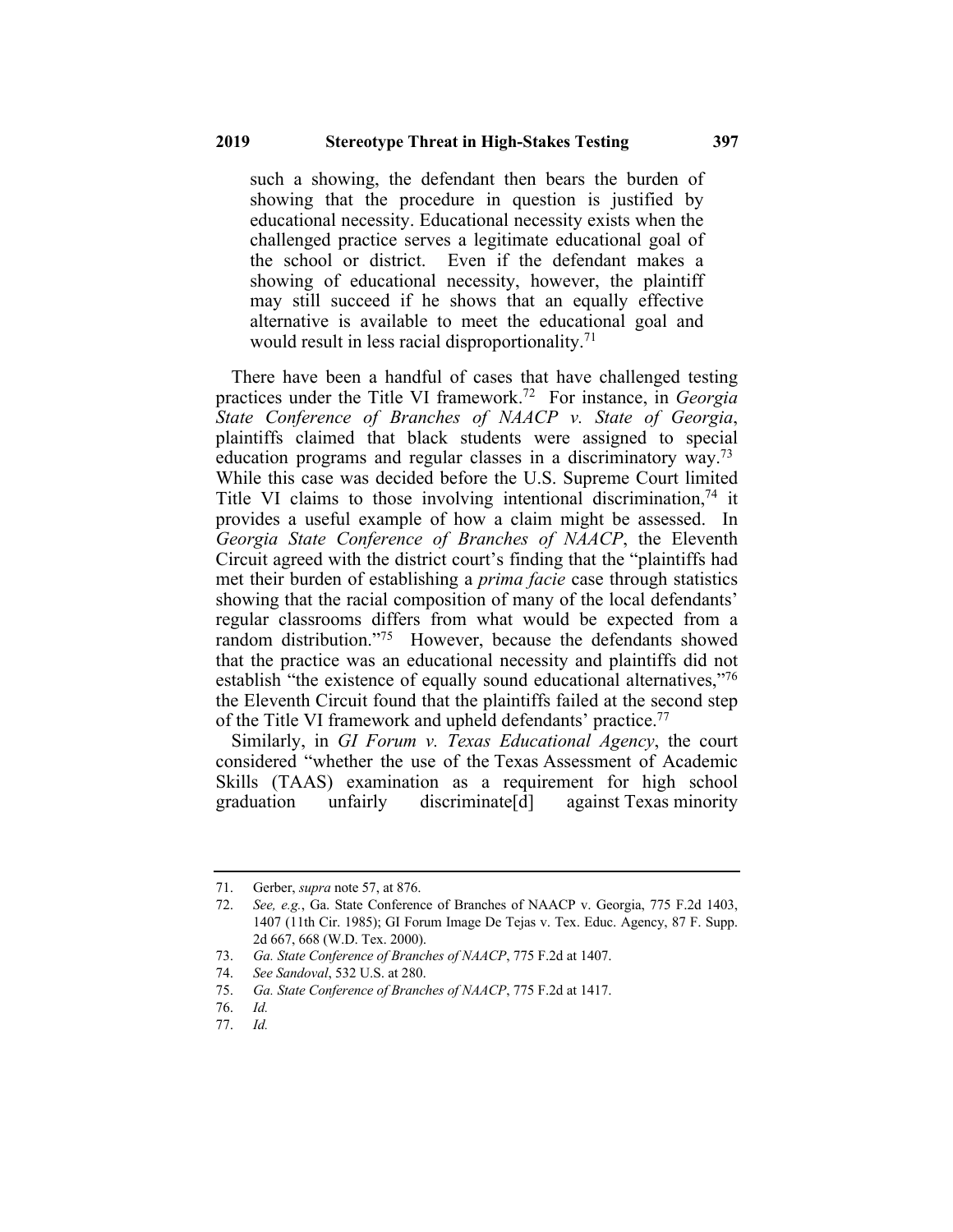students."<sup>78</sup> The plaintiffs successfully proved that the challenged testing practice had an adverse impact on Hispanic students.<sup>79</sup> The court found that plaintiffs established "an inescapable conclusion that . . . Hispanic and African[-]American students have performed significantly worse on all three sections of the exit exam than majority students."<sup>80</sup> However, the court also noted that "it is highly significant that minority students have continued to narrow the passing rate gap at a rapid rate," that "minority students have made gains on other measures of academic progress," and that "[t]he number of minority students taking college entrance examinations has also increased."<sup>81</sup> Because the defendant educational agency was able to show that the test was an educational necessity and that there were no less discriminatory alternatives, plaintiffs, like the plaintiffs in *Georgia State Conference of Branches of NAACP*, failed at the second step and the court upheld the testing practice.<sup>82</sup>

While plaintiffs in *Georgia State Conference of Branches of NAACP* and *GI Forum* successfully proved a *prima facie* case of discrimination but failed at later stages of the Title VI framework, other plaintiffs prior to the Sandoval decision limiting Title VI claims, had more success bringing these types of challenges.<sup>83</sup> For instance, in *Larry P. v. Riles*, plaintiffs, six black school children, brought a class action to challenge the use of "IQ tests used by the California school system to place children into special classes for the educable mentally retarded.<sup> $384$ </sup> The plaintiffs showed the challenged practice had an adverse impact on minority students by pointing to data establishing "that black children as a whole scored ten points lower than white children on the tests, and that the percentage of black children in [special education] classes was much higher than for whites" and that "these test scores were used to place black

81. *Id.*

<sup>78.</sup> *GI Forum*, 87 F. Supp. 2d at 668. Like *Georgia State Conference of Branches of NAACP*, this case was also decided prior to the Supreme Court's decision that individual plaintiffs could only bring intentional discrimination claims under Title VI. *See Sandoval*, 532 U.S. at 280. It is also important to note that, because this case was decided before the U.S. Supreme Court limited Title VI claims to just those involving intentional discrimination, it provides a useful example of how a claim brought by the U.S. Department of Education—but not individual plaintiffs—might be assessed using a disparate impact analysis. *See GI Forum*, 87 F. Supp. 2d at 668*.*

<sup>79.</sup> *GI Forum*, 87 F. Supp. 2d at 675.

<sup>80.</sup> *Id.*

<sup>82.</sup> *Id.*; *Ga. State Conference of Branches of NAACP*, 775 F.2d at 1420–21.

<sup>83.</sup> *See supra* notes 72–82 and accompanying text; Larry P. v. Riles, 793 F.2d 969, 983 (9th Cir. 1984).

<sup>84.</sup> *Riles*, 793 F.2d at 972; Gerber, *supra* note 57, at 877–78.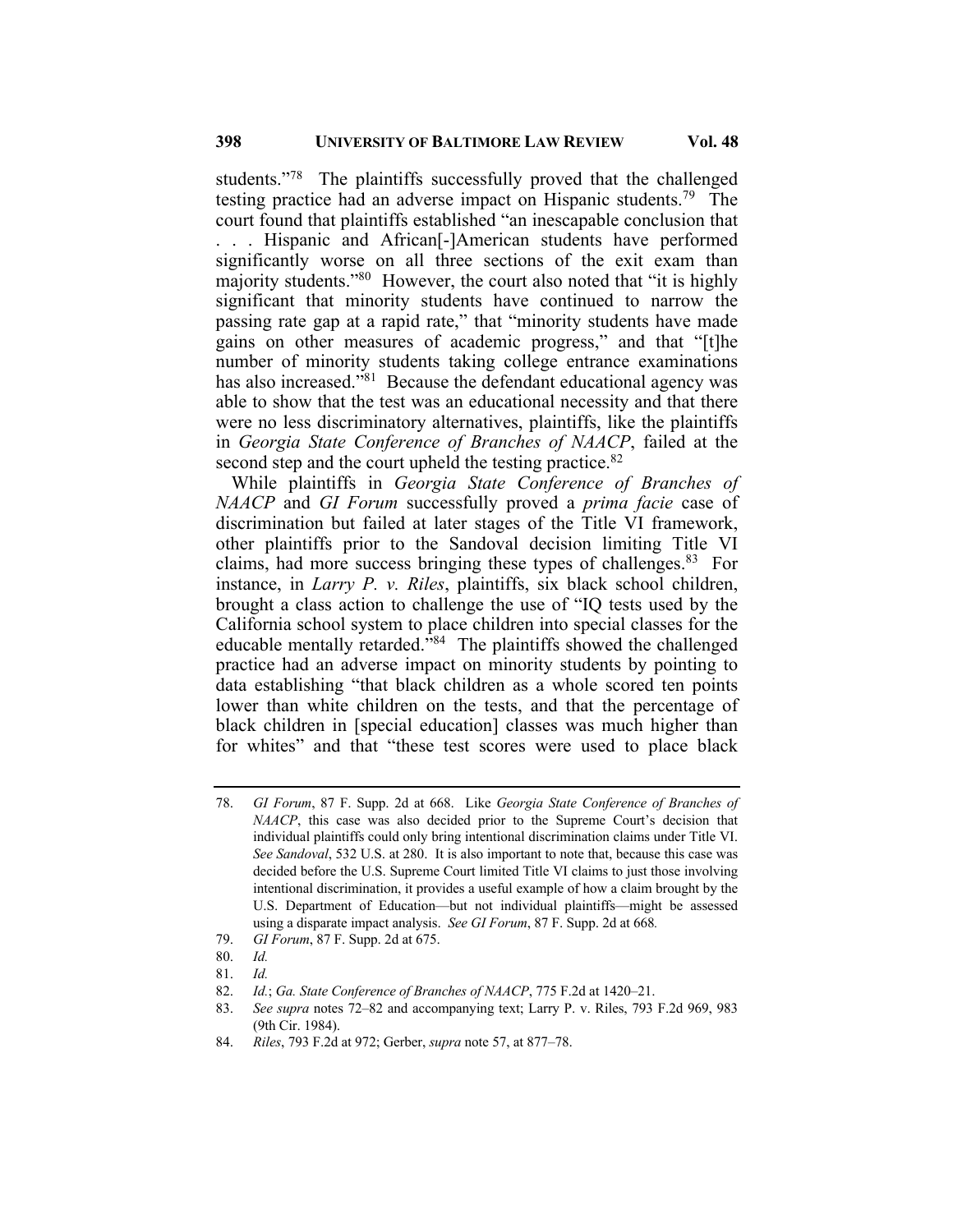schoolchildren in [special education] classes and to remove them from the regular educational program.<sup>385</sup> The burden then shifted to defendants who failed to demonstrate that the tests "were required by educational necessity."86 Finally, the court found that alternatives to the challenged testing procedure—such as "rely[ing] more on observational data"—were less discriminatory than under the IQcentered standard.87

ii. Title IX

Title IX prohibits "any education program or activity receiving Federal financial assistance" from denying their benefits to, or discriminating against, any person on the "basis of sex."88 One of Congress's main goals in enacting Title IX was "to provide individual citizens effective protection against . . . [discriminatory] practices."89 Again, as with Title VI, generally only entities integrally connected with the state or receiving federal funds can be sued under Title  $IX<sup>90</sup>$ 

Courts have consistently interpreted Title IX regulations to prohibit both intentional discrimination and practices which have a disparate impact based on sex.<sup>91</sup> In considering a discrimination claim under Title IX, courts often use a framework similar to that used in employment cases or Title VI cases: a plaintiff must first show that the challenged practice disproportionately affected a sex; the burden then shifts to the defendant to show that the practice is a business necessity; and finally, a plaintiff must show that there are less discriminatory alternatives to the challenged practice.<sup>92</sup>

In *Sharif v. New York State Education Department* plaintiffs challenged the use of standardized tests which had a disparate impact

<sup>85.</sup> *Riles*, 793 F.2d at 982–83.

<sup>86.</sup> *Id.* at 983.

<sup>87.</sup> *Id.* at 978.

<sup>88.</sup> 20 U.S.C. § 1681(a) (2012).

<sup>89.</sup> Gebser v. Lago Vista Indep. Sch. Dist., 524 U.S. 274, 286 (1998) (quoting Cannon v. Univ. of Chi., 441 U.S. 677, 703 (1979)).

<sup>90.</sup> *See* Faccenda & Ross, *supra* note 53, at 544*; see also Cannon*, 441 U.S. at 729.

<sup>91.</sup> Katherine Connor & Ellen J. Vargyas, *The Legal Implications of Gender Bias in Standardized Testing*, 7 BERKELEY WOMEN'S L.J. 13, 42–43 (1992); *see also* Sharif v. N.Y. State Educ. Dep't, 709 F. Supp. 345, 361 (S.D.N.Y. 1989) (interpreting Title IX regulations and previous decisions, the Court found Title IX regulations "prohibit testing practices with a discriminatory *effect* on one sex," and that plaintiffs were therefore not required to prove intentional discrimination).

<sup>92.</sup> Connor & Vargyas, *supra* note 91, at 48–49.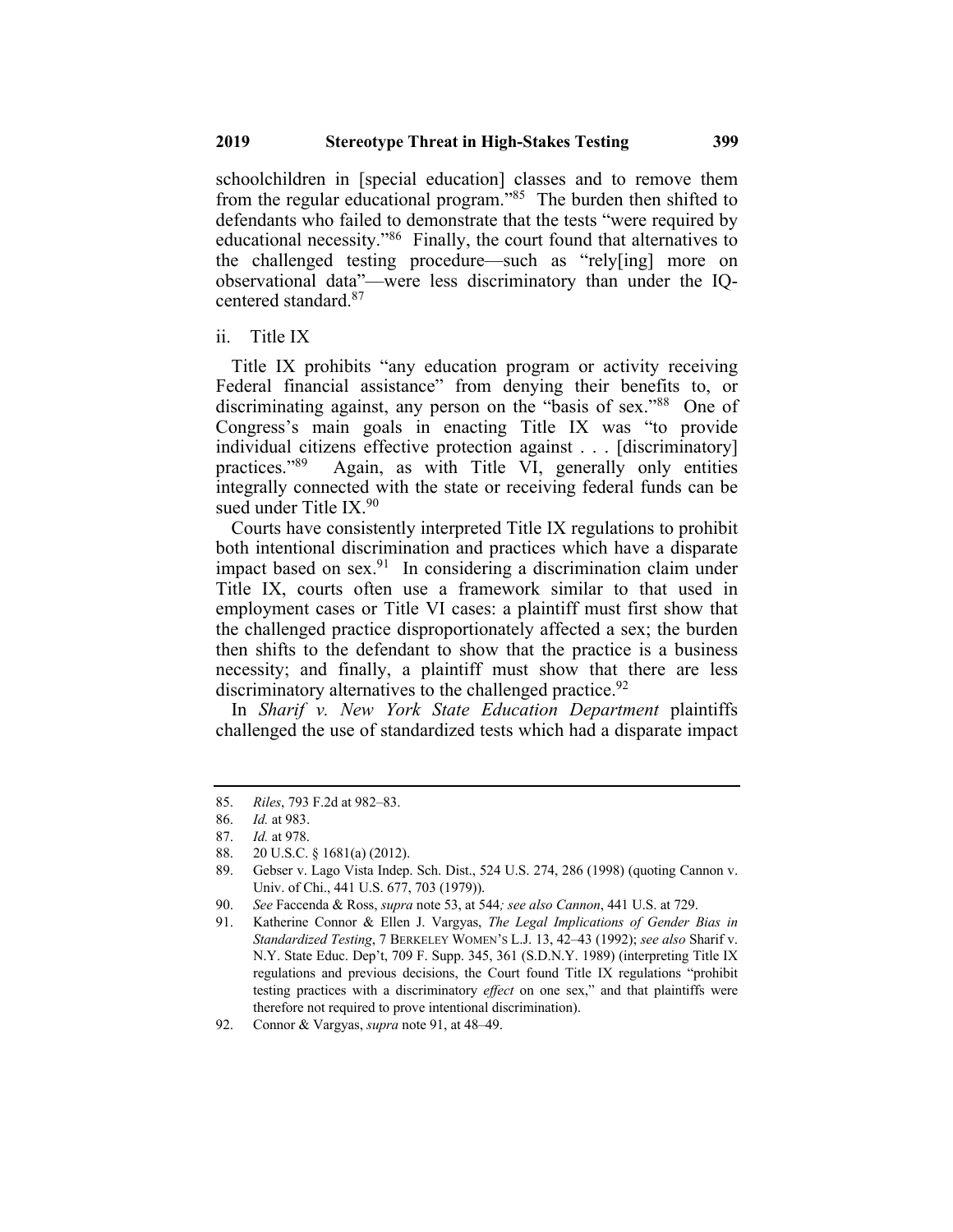on female students.<sup>93</sup> The plaintiffs—a group of ten high school students and two organizations—sued the New York State Education Department and the Commissioner of Education for their practice of strictly relying on SAT scores to determine recipients of New York State merit scholarships.  $94$  In ruling for the plaintiffs, the U.S. District Court for the Southern District of New York found that:

As a result of the State's practice of basing scholarship awards solely upon SAT scores, males have consistently received substantially more scholarships than females. In 1987 for example, males were 47 percent of the scholarship competitors, but received 72 percent of the Empire State Scholarships and 57 percent of the Regents Scholarships.<sup>95</sup>

This "persuasive statistical evidence[,]" taken together with "credible expert testimony" was enough for the court to find that plaintiffs "met their burden of establishing a *prima facie* case."96

Turning to whether defendants' reliance on the SAT was rooted in educational necessity, the court found that defendants failed to establish a "relationship between use of the SAT and recognition and award of academic achievement in high school."97 The court noted that "there can be no serious claim that a test given on one single morning can take into account a student's diligence, creativity and social development, and work habits in that student's environment all part of high school achievement."98

Finally, the court considered whether plaintiffs adequately provided a less discriminatory alternative.<sup>99</sup> The court found that plaintiffs' alternative—a combination system in which reviewers used both GPA and SAT scores—was "not a perfect alternative" but that it was "the best alternative presently available."<sup>100</sup>

The court's considerations in *Sharif* provide a useful guidebook for investigatory agencies and advocates examining testing practices which may trigger stereotype threat for female students.<sup>101</sup>

- 100. *Id.* at 363.
- 101. *See supra* text accompanying notes 94–100.

<sup>93.</sup> *Sharif*, 709 F. Supp. at 348.

<sup>94.</sup> *Id.*

<sup>95.</sup> *Id.* at 355.

<sup>96.</sup> *Id.* at 362.

<sup>97.</sup> *Id.*

<sup>98.</sup> *Id.*

<sup>99.</sup> *Id.* at 362–63.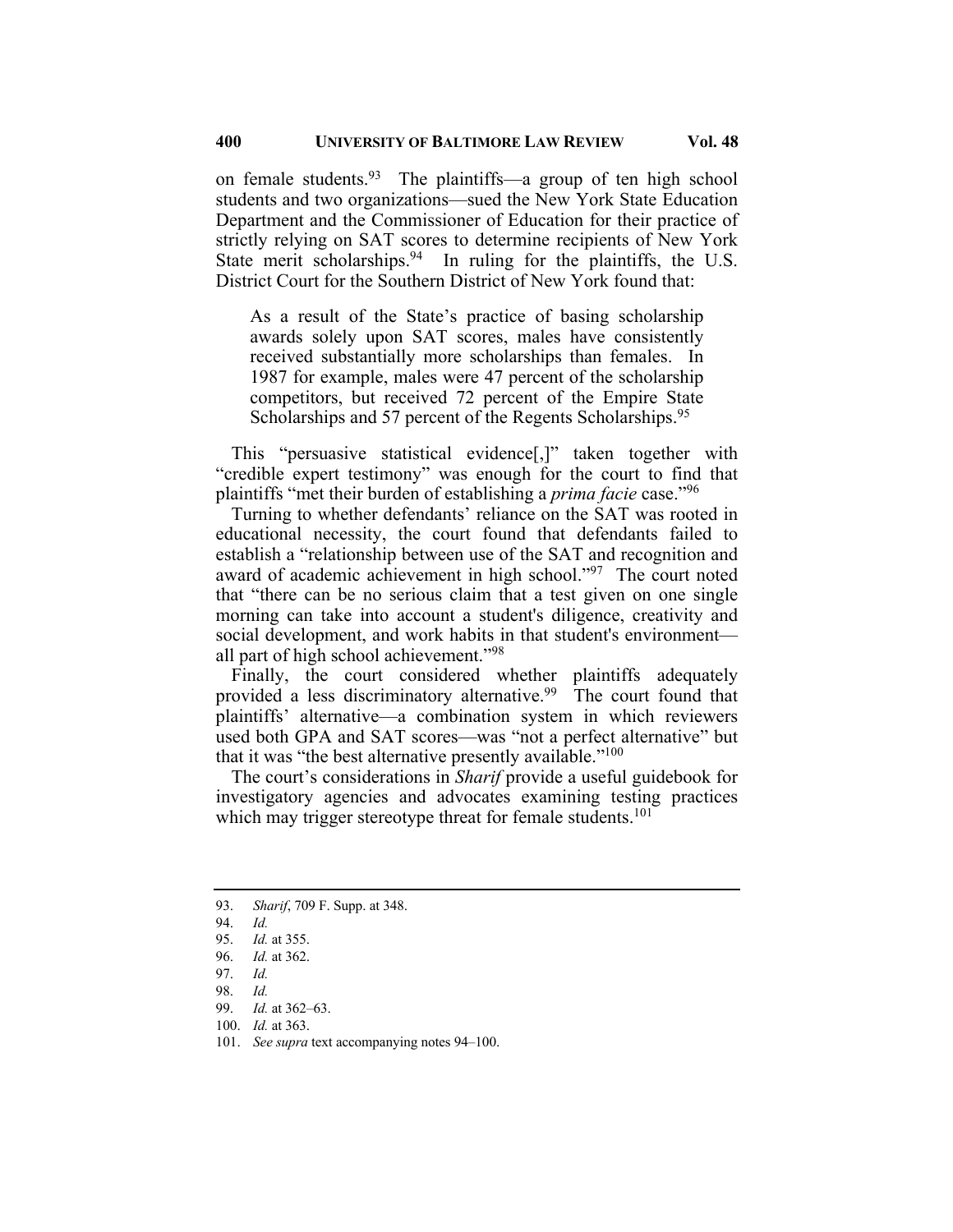#### IV. CURRENT STANDARDIZED TESTING PRACTICES IN A TITLE VI AND TITLE IX FRAMEWORK

To determine whether current testing practices which trigger or exacerbate stereotype threat might violate Title VI or Title IX, it is necessary to consider each of the prongs of the burden shifting framework and the relevant research.<sup>102</sup>

#### *A. Establishing a Prima Facie Case of Discrimination*

First, do testing practices—such as collecting demographic information before testing or having a white or male test proctor trigger stereotype threat and impact performance to such an extent that a *prima facie* case can be established? The impact of differing test practices on minority and female students, differs from situation to situation, of course, but research has identified a few trends that raise serious Title VI and Title IX concerns.103 For instance, numerous studies have established that asking test takers to identify their race or gender, or otherwise priming test takers with their racial or gender identity, immediately before taking a test, can cause minority and female students to underperform to an extent that is statistically significant.<sup>104</sup> In 2008, for example, Danahar and Crandall examined the results of an earlier study concerning the impact of stereotype threat on girls taking the AP Calculus examination.<sup>105</sup> Danaher and Crandall concluded that simply moving demographic questions to the end of an AP Calculus examination produced a significant increase in female performance on this test.<sup>106</sup> They estimated that "[t]his simple, small, and inexpensive change could increase U.S. women receiving AP Calculus AB credit by more than 4,700 every year."<sup>107</sup>

<sup>102.</sup> *See infra* Sections IV.A–C.

<sup>103.</sup> *See* Gerber, *supra* note 57, at 877–78 (explaining how the Ninth Circuit held that a school district violated Title VI in its testing for special education classes); Andrea Silverstein, *Standardized Tests: The Continuation of Gender Bias in Higher Education*, 29 HOFSTRA L. REV. 669, 683, 686–89 (2000) (explaining that courts have recognized a Title IX concern with certain discriminatory testing practices).

<sup>104.</sup> *See, e.g.*, Steele & Aronson, *supra* note 2, at 806–07 (finding that black students did significantly worse on the SAT when they were asked to list their race right before they took the test).

<sup>105.</sup> Kelly Danaher & Christian S. Crandall, *Stereotype Threat in Applied Settings Re-Examined*, 38 J. APPLIED SOC. PSYCHOL. 1639, 1639 (2008).

<sup>106.</sup> *Id.*

<sup>107.</sup> *Id.*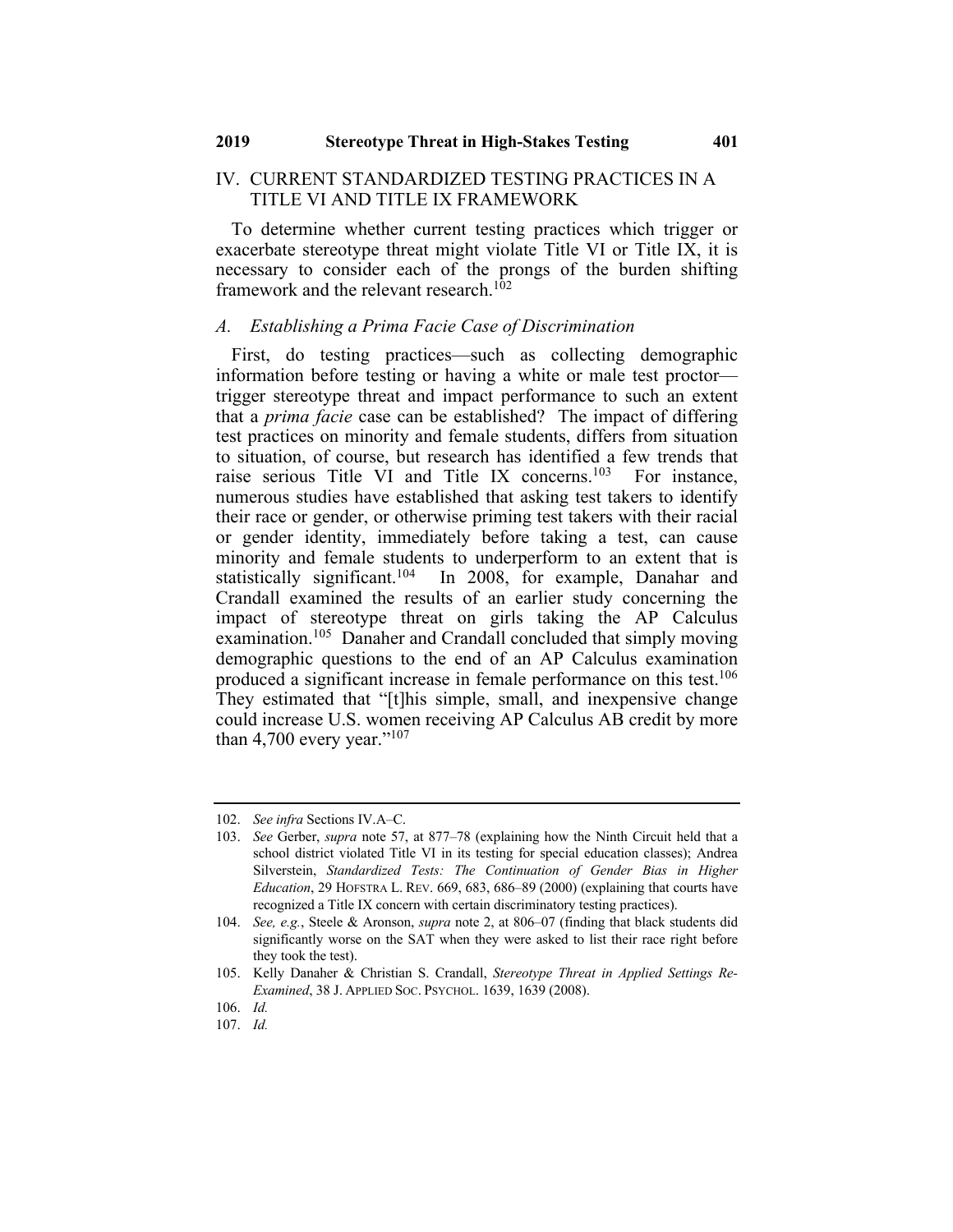Similarly, as discussed above, a study by Aronson and Steele found that soliciting information regarding students' racial identification immediately before issuing a test containing tough questions from the verbal section of the GRE (Graduate Record Examination) suppressed the scores of African-American test takers but not white test takers.108 When asked to identify their race before the test, African-American test takers performed "significantly worse" than African-Americans test takers who were not asked about their race immediately before the test.<sup>109</sup>

Research also indicates that other common testing practices have a discriminatory impact that could be challenged under a Title VI or Title IX framework.<sup>110</sup> Marx and Goff found that black students performed better on a difficult verbal test when the test was administered by a black proctor, rather than a white proctor, while white students were unaffected by the race of the test administrator.<sup>111</sup>

In other studies, researchers have examined how the way a task is described potentially triggers stereotype threat and causes underperformance for minority and female students.<sup>112</sup> Huguet and Régner found that girls aged eleven to thirteen performed better on a task when it was described as a "memory game" or as testing their drawing skills, than when it was described as a "geometry test" or as testing math skills.<sup>113</sup> Brown and Day found that African-Americans under-performed on a test when it was described as "an IQ test" measuring "individuals' intelligence and ability," but performed as well as white students when it was described as just a "series of puzzles."114 As the researchers conclude, their results "suggest that just the implication that a test is intellectually evaluative is enough to diminish performance among African<sup>[-]</sup>American respondents."<sup>115</sup> The difference in performance in these studies have been shown to be

<sup>108.</sup> Steele & Aronson, *supra* note 2, at 802.

<sup>109.</sup> *Id.*

<sup>110.</sup> *See infra* notes 111–16 and accompanying text.

<sup>111.</sup> David M. Marx & Philip Atiba Goff, *Clearing the Air: The Effect of Experimenter Race on Target's Test Performance and Subjective Experience*, 44 BRITISH J. SOC. PSYCHOL. 645, 651 (2005).

<sup>112.</sup> *See* Ryan P. Brown & Eric Anthony Day, *The Difference Isn't Black and White: Stereotype Threat and the Race Gap on Raven's Advanced Progressive Matrices*, 91 J. APPLIED PSYCHOL. 979, 979 (2006); *see also* Pascal Huguet & Isabelle Régner, *Stereotype Threat Among Schoolgirls in Quasi-Ordinary Classroom Circumstances*, 99 J. EDUC. PSYCHOL. 545, 545 (2007).

<sup>113.</sup> Huguet & Régner, *supra* note 112, at 549–50.

<sup>114.</sup> Brown & Day, *supra* note 112, at 981–82.

<sup>115.</sup> *Id.* at 984.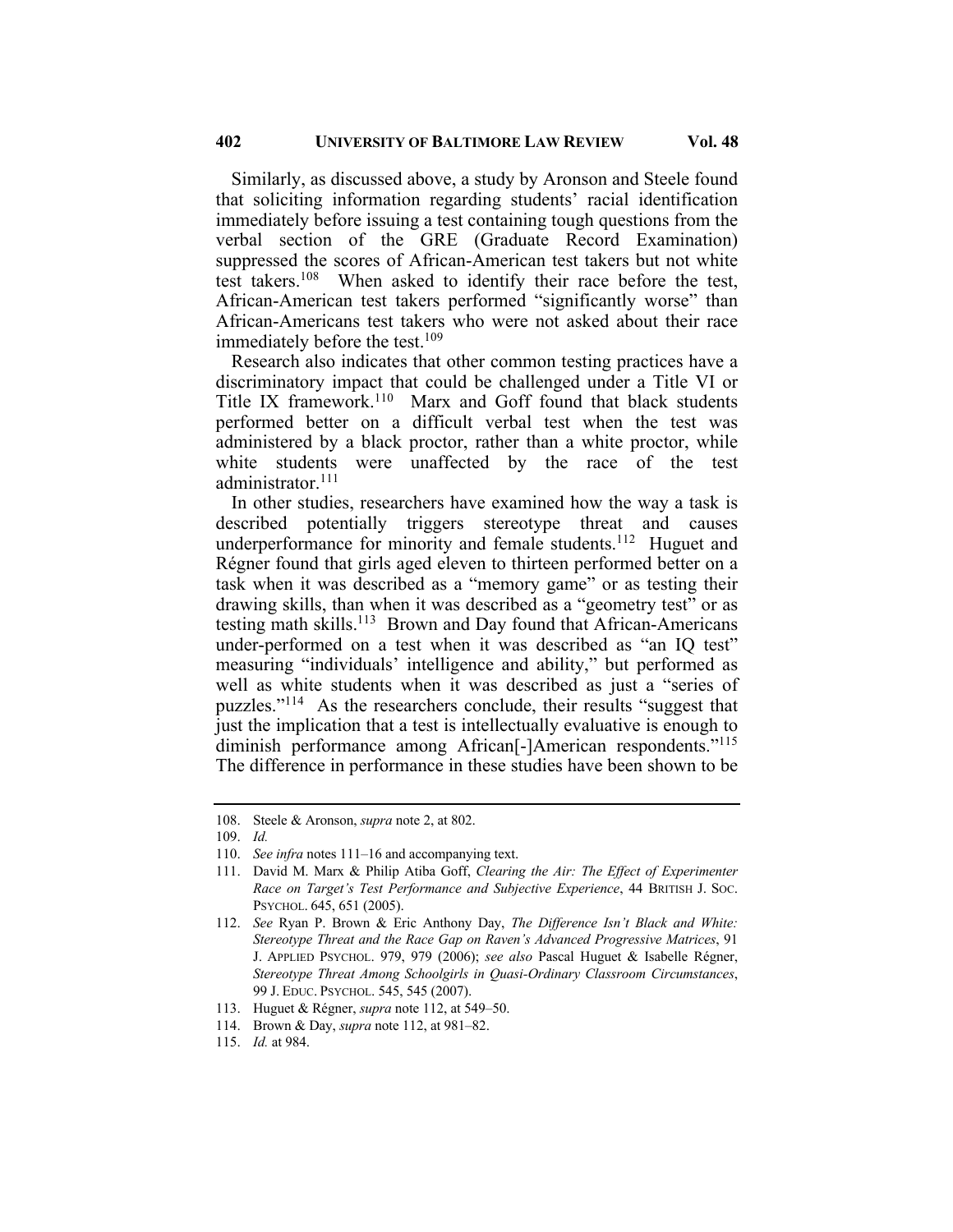statistically significant—for instance, in Brown and Day's study they noted that "the differences within African-American participants were not only statistically significant, they were also substantial approximately three fourths of a standard deviation."116

The fact that the results in these experiments are recognized as statistically significant within the relevant scientific community is an important factor in considering whether potential plaintiffs in a Title VI or Title IX case would be able to establish a *prima facie* case challenging a testing practice as having a discriminatory impact.<sup>117</sup> As discussed above, a simple showing "through statistics" that "the racial composition" or impact of a practice "differs from what would be expected from random distribution" was sufficient to establish a *prima facie* case in *Georgia State Conference of Branches of NAACP*. 118 Similarly, in *Larry P.*, the court found that "plaintiffs met their burden of establishing a *prima facie* case of discrimination as it was "undisputed that black children as a whole scored" lower than white children on the test being challenged and that "the percentage of black children" in classes for the "mentally retarded" "was much higher than for whites."<sup>119</sup> Still other courts have looked at whether a challenged educational practice passes the "Four-Fifths" rule used in employment cases<sup>120</sup> or the *Shoben* rule.<sup>121</sup> Although there is "no rigid mathematical threshold of disproportionality," $\frac{1}{2}$ courts considering challenged testing practices that may trigger stereotype threat should consider whether statistical evidence shows the results of the challenged practice "differ[] from what would be expected from a random distribution"<sup>123</sup> or otherwise satisfies one of

<sup>116.</sup> *Id.* at 982.

<sup>117.</sup> *See supra* notes 72–101 and accompanying text.

<sup>118.</sup> Ga. State Conference of Branches of NAACP v. Georgia, 775 F.2d 1403, 1417 (11th Cir. 1985). In considering the next step in the burden shifting framework, however, the court went on to find that defendants "successfully rebutted the plaintiffs' *prima facie* case by establishing the educational necessity for grouping students . . . ." *Id.* 

<sup>119.</sup> Larry P. v. Riles, 793 F.2d 969, 982–83 (9th Cir. 1984).

<sup>120.</sup> GI Forum Image de Tejas v. Tex. Educ. Agency, 87 F. Supp. 2d 667, 675 n.7 (W.D. Tex. 2000) (discussing whether the challenged practice has an "adverse impact where the pass rate for the minority group is less than 80 percent of the passing rate for the majority group").

<sup>121.</sup> *Id.* at 675 n.8 (finding that the *Shoben* rule "seeks to assess the statistical significance of observed numerical disparities by determining differences between independent proportions").

<sup>122.</sup> *Id.* at 679 (citing Cureton v. Nat'l Collegiate Athletic Assoc., 37 F. Supp. 2d 687, 697 (E.D. Pa. 1999)).

<sup>123.</sup> *Ga. State Conference of Branches of NAACP*, 775 F.2d at 1417.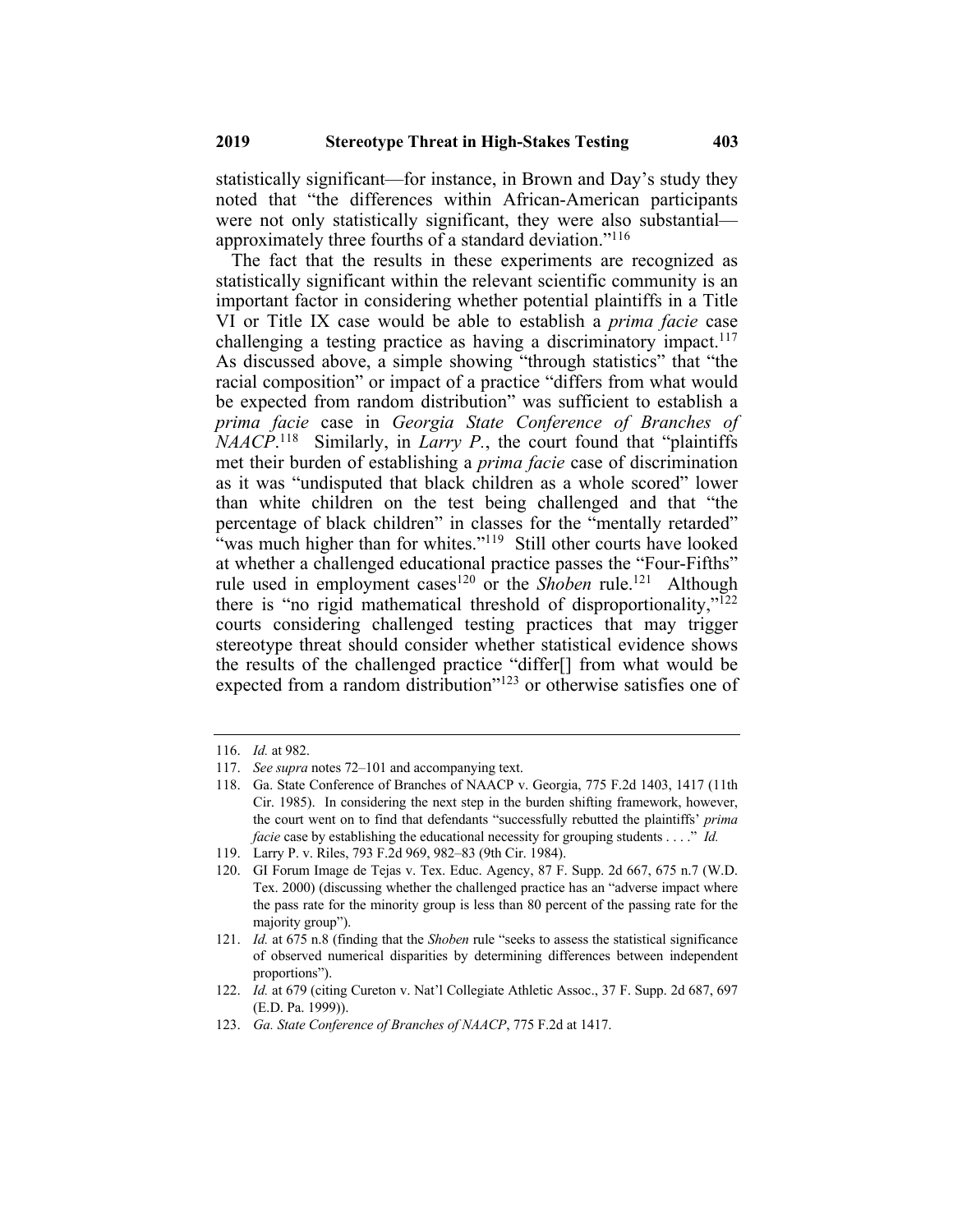the tests courts have used to find a *prima facie* case of discrimination.<sup>124</sup>

#### *B. Testing Practices as an Educational Necessity*

Second, attorneys, judges, and others considering a testing practice within the Title VI or Title IX framework must ask if the challenged practice is an educational necessity.<sup>125</sup> As mentioned above, the inquiry into whether a challenged practice is an educational necessity mirrors the inquiry under Title VII into whether a challenged practice in the employment setting is a business necessity.<sup>126</sup> In order to establish that a testing practice is an educational necessity, "the defendant must show a rational relationship between the practice . . . and the purpose of using the [practice]."127

As the court noted in *GI Forum*, "[t]he word 'necessity' . . . is somewhat misleading; the law does not place so stringent a burden on the defendant as that word's common usage might suggest. Instead, an educational necessity exists where the challenged practice serves the *legitimate* educational goals of the institution.<sup>"128</sup> In that case, the court specifically looked at whether the defendant could show that there was a "manifest relationship" between the challenged test and "a legitimate educational goal."129 The court considered the "alleged deficiencies" of the challenged test and weighed them against the "articulated goals" of the test, including holding "schools, students, and teachers accountable for education and to ensure that all Texas students receive the same, adequate learning opportunities."<sup>130</sup>

If tests can predict that a person is going to be a poor employee, the employer can legitimately deny that person a job, but if tests suggest that a young child is probably going to be a poor student, the school cannot on that basis alone deny the child the opportunity to improve and develop the academic skills necessary to success in our society.

<sup>124.</sup> *See supra* notes 117–21 and accompanying text.

<sup>125.</sup> *See supra* notes 73–101 and accompanying text.

<sup>126.</sup> *See supra* notes 73–101 and accompanying text

<sup>127.</sup> Andrea Silverstein, *Standardized Tests: The Continuation of Gender Bias in Higher Education*, 29 HOFSTRA L. REV. 669, 693 (2000). Although this framework mirrors that used by courts considering employment practices, at least one court has acknowledged, the concept of "necessity" in the education setting is fundamentally different as compared with the business setting. *See* Connor & Vargyas, *supra* note 91, at 46 (quoting Larry P. v. Riles, 495 F. Supp. 926, 969 (N.D. Cal. 1979)).

*Riles*, 495 F. Supp at 969.

<sup>128.</sup> GI Forum Image de Tejas v. Tex. Educ. Agency, 87 F. Supp. 2d 667, 679 (W.D. Tex. 2000).

<sup>129.</sup> *Id.*

<sup>130.</sup> *Id.*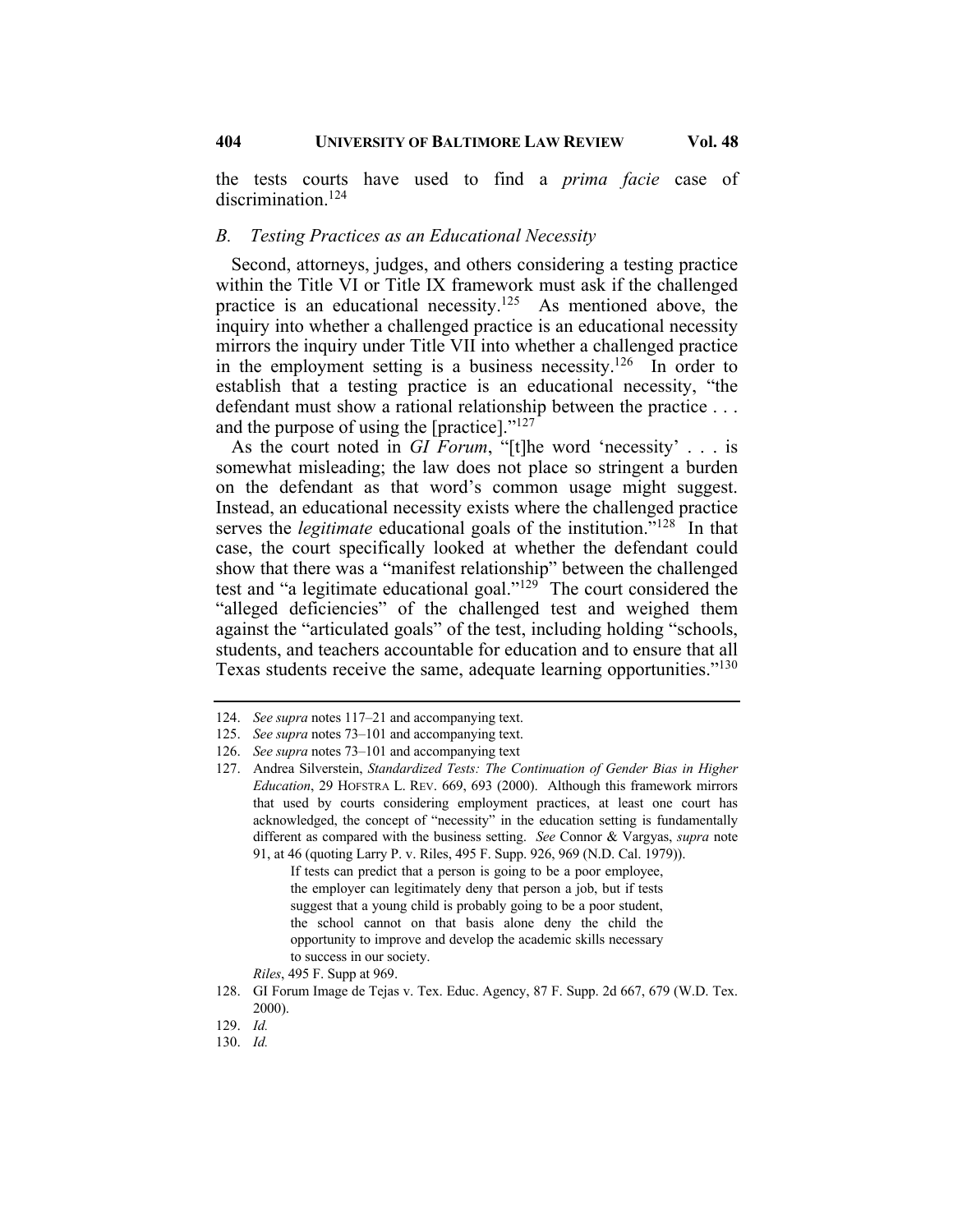The court found that the "test accomplishes what it sets out to accomplish, which is to provide an objective assessment of whether students have mastered a discrete set of skills and knowledge."<sup>131</sup>

Similarly, in *Georgia State Conference of Branches of NAACP*, the court considered whether the challenged practice—the assignment of black children to special education programs—had a "manifest demonstrable relationship" to classroom education.<sup>132</sup> The Eleventh Circuit found that there was no "direct evidence" showing that students were assigned to classrooms on anything but criteria "related to the subject matter taught in the specific class."<sup>133</sup> Furthermore, because there was evidence showing the "validity of certain testing procedures" and an improvement in student scores, the court found defendants successfully established the necessity of the challenged practice.134

In challenging a testing practice that may trigger stereotype threat, such as collecting demographic data before a test or describing the purpose of a test in language that triggers stereotypes, plaintiff attorneys will need to be able to rebut arguments that the challenged practice is an educational necessity.<sup>135</sup> Arguments that a practice is an educational necessity are likely to range from practice to practice, and will depend on how defendants describe the goal of the practice.136 For instance, exams including passages for reading comprehension might unintentionally trigger stereotype threat if the reading passages are loaded with obvious, or even subtle, words priming stereotypes.<sup>137</sup> If a test provider is able to show that a specific reading passage is a necessity, and that a different passage could not be substituted in, and if that passage bears a manifest relationship with the goal of the test, it is likely a court will find a plaintiffs' *prima facie* case of discrimination rebutted.138

<sup>131.</sup> *Id.* at 680.

<sup>132.</sup> *See* Ga. State Conference of Branches of NAACP v. Georgia, 775 F.2d 1403, 1418 (11th Cir. 1985).

<sup>133.</sup> *Id.* at 1420.

<sup>134.</sup> *Id.*

<sup>135.</sup> *See GI Forum*, 87 F. Supp. 2d at 677.

<sup>136.</sup> *See id.* at 679.

<sup>137.</sup> *Cf.* Steele & Aronson, *supra* note 2, at 808 (explaining that even a person's "mere cognitive availability of the racial stereotype [present in an exam] is enough to depress . . . intellectual performance").

<sup>138.</sup> *See, e.g.*, *GI Forum*, 87 F. Supp. 2d at 670–71 (holding that regardless of whether a test is found to cause an adverse impact on minority students, if a manifest relationship with the goal of the test exists and the plaintiff has not proven that an adequate alternative existed, the plaintiff's case of discrimination has been rebutted).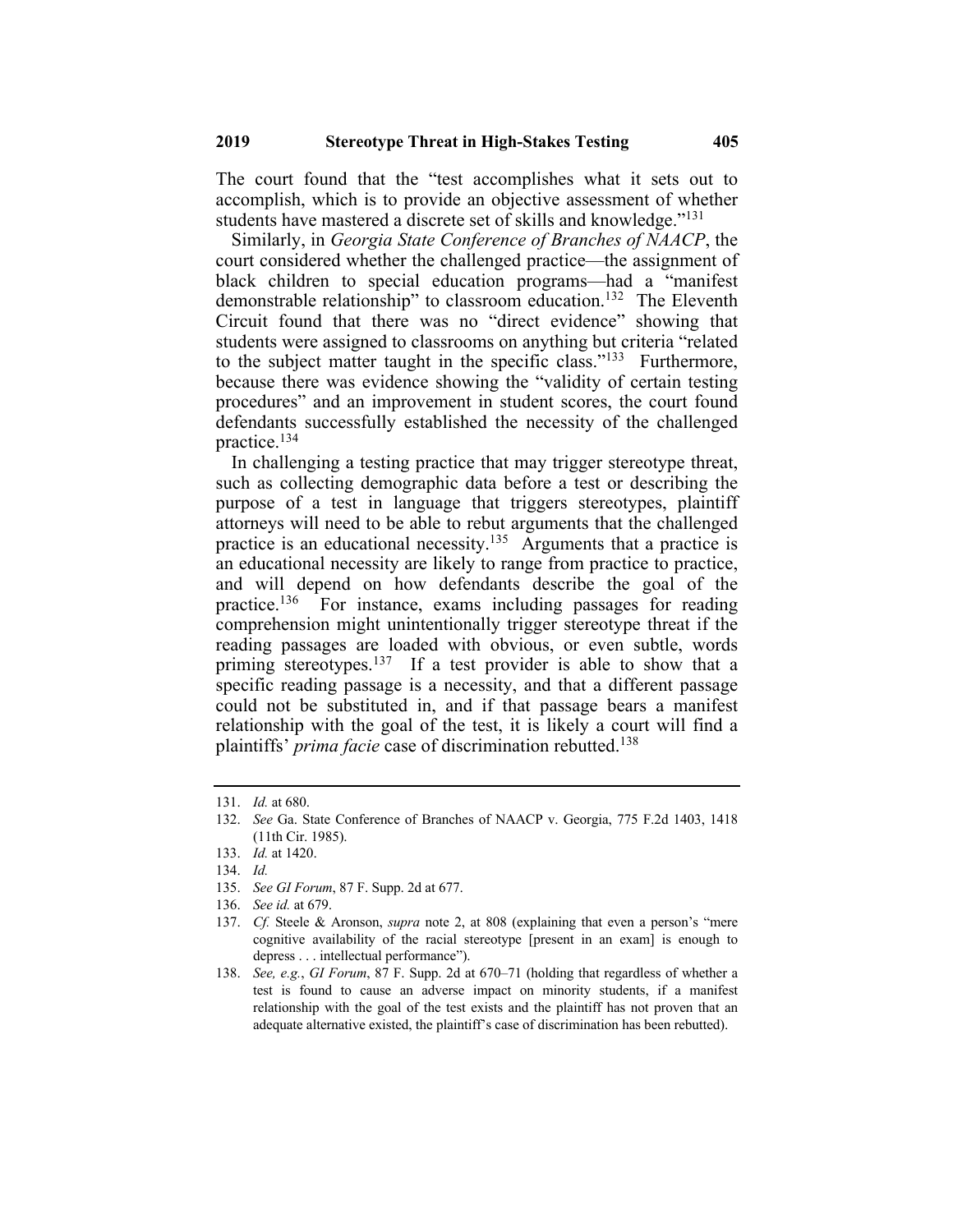#### *C. Alternatives Having a Less Discriminatory Impact*

Third, in considering a challenge to a practice that might trigger stereotype threat on testing, courts will consider whether plaintiffs have "demonstrate<sup>[d]</sup> that an alternative practice results in smaller racial/ethnic disparities but is nonetheless equally effective in meeting the institution's educational goals."<sup>139</sup> A court will examine the relationship between the stated goal of defendant and the challenged practice and proposed alternative.140 In *GI Forum*, the court found that, even though there were alternatives to the challenged testing practice that had a less discriminatory impact, none were sufficient as the alternatives failed to "sufficiently motivate students [and teachers] to perform to their highest ability" and "provide an adequate and fair education."141 In *Larry P. v. Riles*, discussed above, the court found that alternatives had "been in effect" and that those alternatives—taking "more time and care with their assessments" and "rely[ing] more on observational data" in determining which students had educational problems—were "less discriminatory than under the IQ-centered standard."142

In the context of a challenge concerning a practice triggering stereotype threat, arguments that there are less discriminatory alternatives are likely to range from practice to practice.<sup>143</sup> For instance, some studies have found that African-American students perform better when black proctors administer tests, rather than white proctors.144 Yet, in a challenge concerning the lack of diversity in test proctors, a court may find that, if the pool of potential test administrators is small due to geographic or other limitations, there may be no alternative to test proctors being mostly white.<sup>145</sup> However, other practices triggering stereotype threat may have ready alternatives available which sufficiently meet the goals of the defendant jurisdiction or party.<sup>146</sup> For example a ready alternative, with little cost, exists to the practice of gathering demographic

<sup>139.</sup> William C. Kidder & Jay Rosner, *How the SAT Creates "Built-in Headwinds": An Educational and Legal Analysis of Disparate Impact*, 43 SANTA CLARA L. REV. 131, 200 (2002).

<sup>140.</sup> *See, e.g.*, *GI Forum*, 87 F. Supp. 2d at 679.

<sup>141.</sup> *Id.* at 681.

<sup>142.</sup> Larry P. v. Riles, 793 F.2d 969, 976 (9th Cir. 1984).

<sup>143.</sup> *See infra* notes 151–67 and accompanying text.

<sup>144.</sup> Marx & Goff, *supra* note 111, at 651.

<sup>145.</sup> *Cf. GI Forum*, 87 F. Supp. 2d at 684.

<sup>146.</sup> *See infra* notes 175–76 and accompanying text.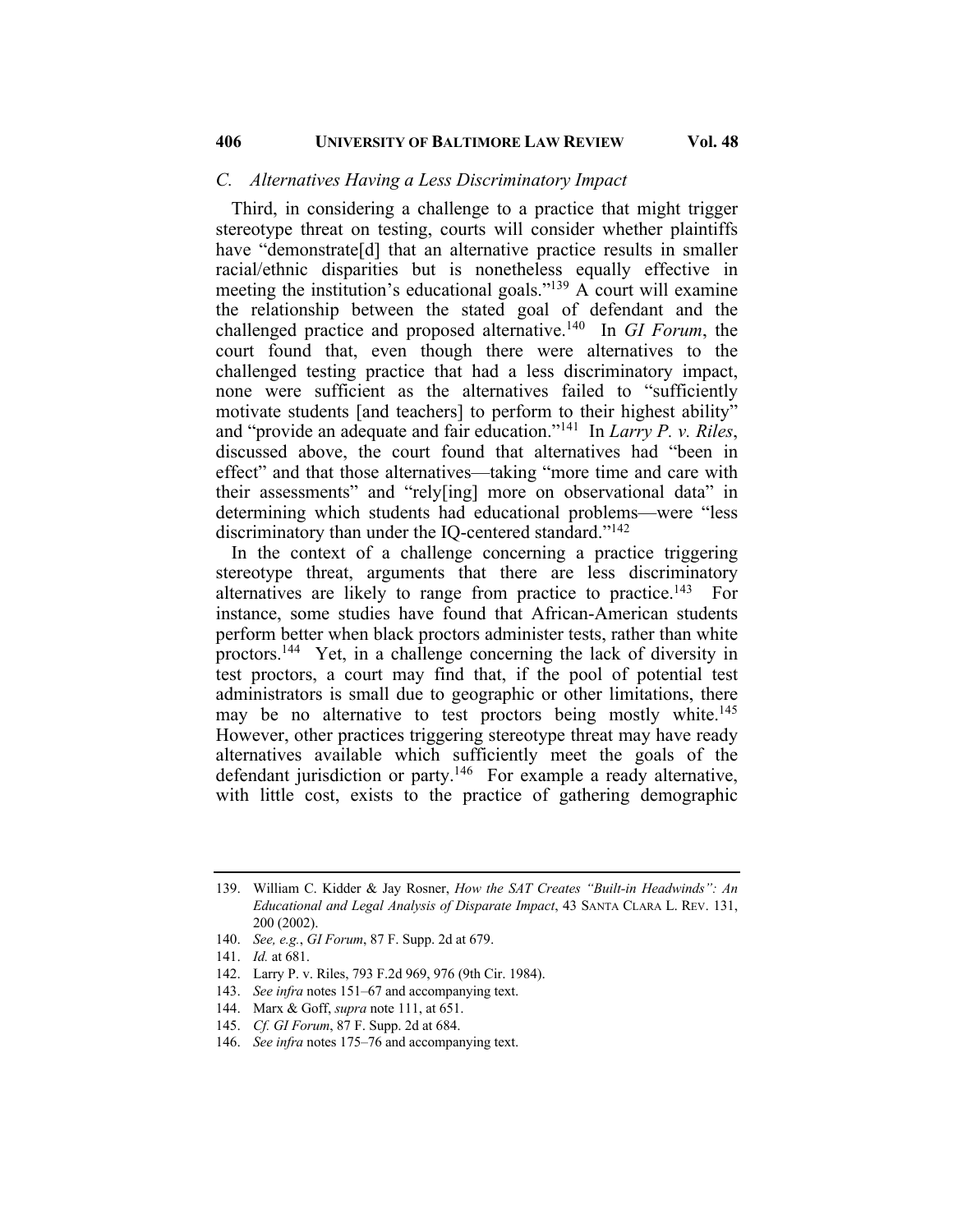information before a test: collect demographic information *after* a test.147

#### V. STRATEGIES FOR REDUCING STEREOTYPE THREAT

Given the significant impact that stereotype threat can have on the performance of women and minorities in high stake testing, it is imperative that stakeholders explore means through which to lessen the role of stereotype threat.<sup>148</sup> This Section first discusses research offering insight into how to reduce the impact of stereotype threat  $149$ and then discusses policy actions for implementing strategies to reduce stereotype threat.<sup>150</sup>

#### *A. The Science of Reducing Stereotype Threat*

Researchers have identified various strategies for reducing the impact of stereotype threat.<sup>151</sup> As previously discussed, studies have found that by asking test takers for their gender or racial identity after a test, rather than before, underperformance for female and non-Asian minority test takers can be reduced.152 Researchers believe this is because "reminding" a test taker of their racial or gender identity—an identity which may carry negative stereotypes relevant to the task at hand—can distract the test taker from the task at hand by increasing anxiety.<sup>153</sup> One key strategy for reducing the impact of stereotype threat is to lessen conditions that may prime a subject with social identities that are negatively stereotyped in ways relevant to the task at hand.<sup>154</sup>

A second, but related, strategy for reducing the impact of stereotype threat is to change contextual clues in how a task is described.155 Researchers have found that simply adjusting how a test or task is described can have a serious impact on how well a subject performs—for instance, African-American participants perform better on a logic test when the task is described as a series of puzzles than when the same task is described as a high level IQ

<sup>147.</sup> *See supra* notes 105–07 and accompanying text.

<sup>148.</sup> *See* Marx & Goff, *supra* note 111, at 645.

<sup>149.</sup> *See infra* Section V.A.

<sup>150.</sup> *See infra* Section V.B.

<sup>151.</sup> *See infra* notes 152–71 and accompanying text; *see also infra* Section V.B.2.

<sup>152.</sup> *See supra* notes 104–07 and accompanying text.

<sup>153.</sup> Steele & Aronson, *supra* note 2, at 808.

<sup>154.</sup> *See id.*

<sup>155.</sup> *Id.* at 109.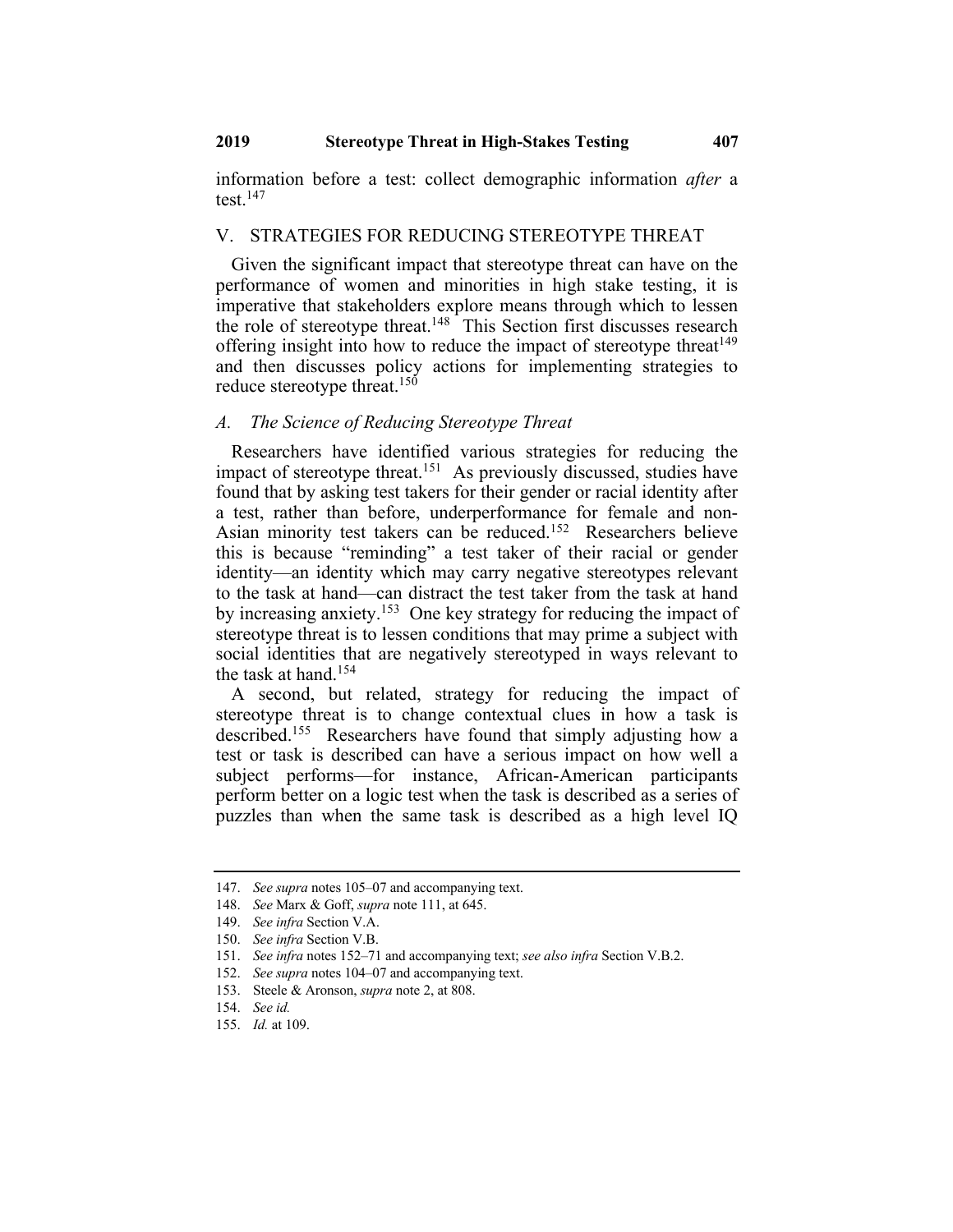test.156 Thus, terms which may be commonly used in stereotyping a certain group should be avoided when describing activities in which certain social groups traditionally underperform to reduce stereotype threat.<sup>157</sup> For instance, describing an activity as "competitive" may subconsciously deter women from participating.<sup>158</sup> However, given the fluidity of language, a comprehensive strategy eliminating the use of words that may trigger stereotype threat is impossible.<sup>159</sup>

A related, more practical strategy, involves assuring test takers that a test is fair.<sup>160</sup> Good, Aronson and Harder found that female students taking a difficult math test performed better if they were told that "this mathematics test has not shown any gender differences in performance or mathematics ability."161

Still another means of lowering the impact of stereotype threat is to provide a positive representative of an individual from the stereotyped group.<sup>162</sup> This might help "reverse" any negative primes or stereotypes.<sup>163</sup> Researchers have found providing diverse test proctors can help reduce stereotype threat for female and minority students.164 Marx and Goff found that black test takers performed as well as white test takers when the test administrator was a black individual than when the test administrator was white.<sup>165</sup> Similar results have been found for women taking a difficult math test: when the test was administered by a woman, women and men performed at the same level.<sup>166</sup> However, when the test was administered by a man, women underperformed.167

Finally, because stereotype threat triggers anxiety, which may then impede mental focus, researchers have found that providing test takers with an alternate explanation for their sense of anxiety can

- 162. Marx & Goff, *supra* note 111, at 647.
- 163. *See supra* Part IV.
- 164. Marx & Goff, *supra* note 111, at 647.
- 165. *Id.* at 651.

167. *Id.*

<sup>156.</sup> Brown & Day, *supra* note 112, at 981, 984.

<sup>157.</sup> Steele & Aronson, *supra* note 2, at 109.

<sup>158.</sup> Muriel Niederle & Lise Vesterlund, *Explaining the Gender Gap in Math Test Scores: The Role of Competition*, 24 J. ECON. PERSP. 129, 133–35 (2010). Author interviews with law school staff also show that, anecdotally at least, describing classes and other law school activities—such as classes concerning oral argument skills—as "competitive" may suppress interest and participation by women. *Cf. id.*

<sup>159.</sup> *Cf*. Brown & Day, *supra* note 112, at 984.

<sup>160.</sup> Catherine Good et al., *Problems in the Pipeline: Stereotype Threat and Women's Achievement in High-Level Math Courses*, 29 J. APPLIED PSYCHOL. 17, 26 (2008).

<sup>161.</sup> *Id.* at 22.

<sup>166.</sup> David M. Marx & Jasmin S. Roman, *Female Role Models: Protecting Women's Math Test Performance*, 28 PERSONALITY & SOC. PSYCHOL. BULL. 1183, 1186 (2002).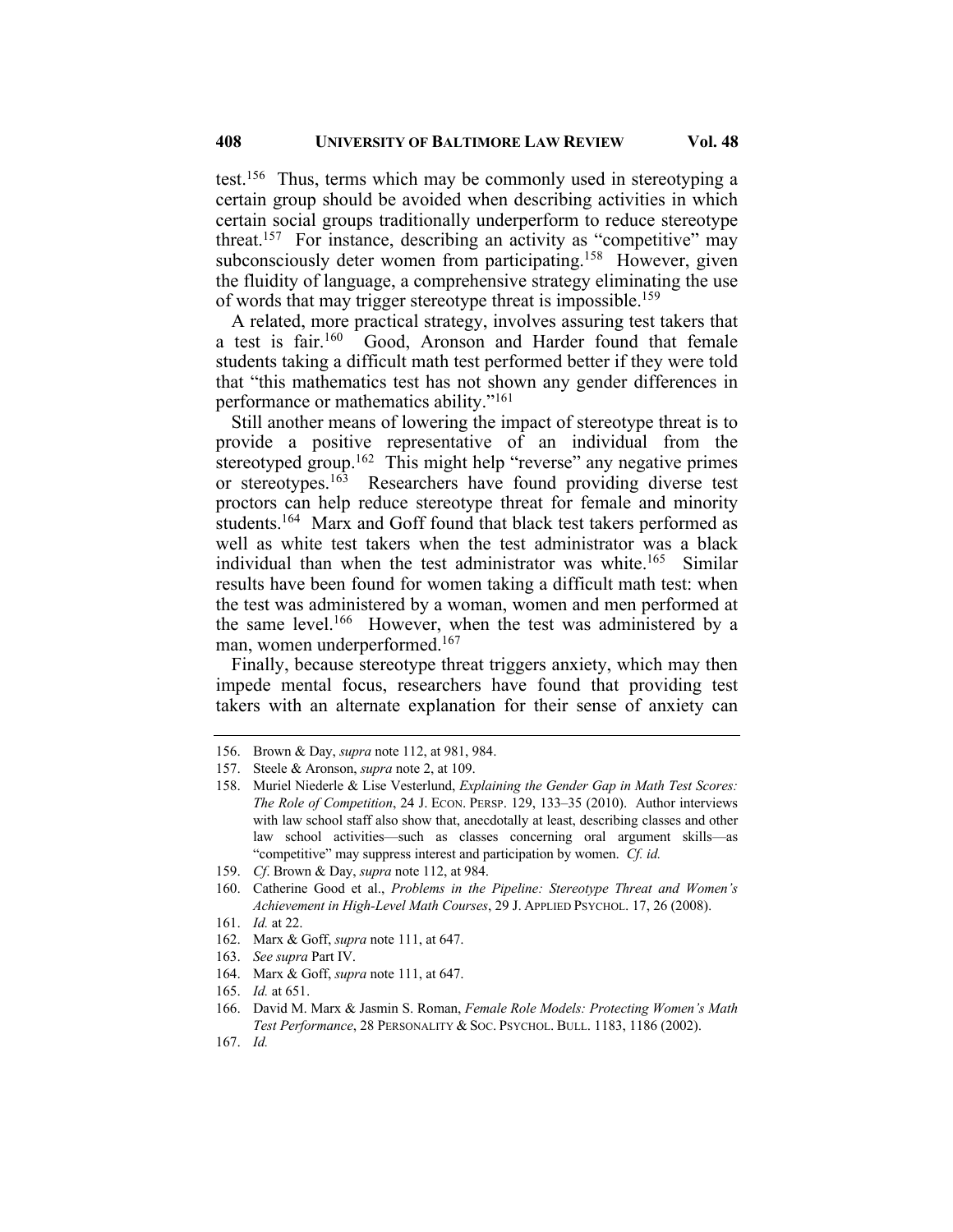help reduce the impact of stereotype threat.<sup>168</sup> The performance gap for seventh-grade boys and girls disappeared when they were told that "many students tend to experience difficulty when they move to a new educational situation (such as junior high school) but then bounce back after they become accustomed to their new environment."<sup>169</sup> This result is likely because girls had an external source to which to attribute their feelings of anxiety.<sup>170</sup> In other words, a "nonpejorative attribution[ ] for difficulties may render standardized testing more equitable for students who must contend with stereotypes impugning their intellectual abilities."<sup>171</sup>

These and other experiments<sup>172</sup> demonstrate that researchers have identified concrete means for reducing the impact of stereotype threat in the learning environment.<sup>173</sup> To best transfer the strategies identified by psychologists to the classroom and testing environment, policy reform must occur.174

#### *B. Policy Reform*

Systemic reform, aimed at reducing practices that may exacerbate stereotype threat, is an important step in ensuring that everyone, including female and minority students, have an equal shot in the classroom and when taking tests. Policies that may (unintentionally) prime students with their race, gender, or other social identity that might carry negative stereotypes related to a specific task should be identified and assessed. Low-cost methods of minimizing the impact of stereotype threat should be explored and implemented when possible.

#### i. Federal and State Guidelines

Guidelines issued by the U.S. Department of Education and state departments of education regarding stereotype threat and standardized testing would play an important role in educating stakeholders about the psychological phenomenon. These guidelines could also offer best practices for reducing the impact of stereotype

<sup>168.</sup> Catherine Good et al., *Improving Adolescents' Standardized Test Performance: An Intervention to Reduce the Effects of Stereotype Threat*, 24 APPLIED DEVELOPMENTAL PSYCHOL. 645, 658–59 (2003).

<sup>169.</sup> *Id.* at 654.

<sup>170.</sup> *See id.* at 659.

<sup>171.</sup> *Id.*

<sup>172.</sup> *See id.* at 647.

<sup>173.</sup> *See id.*

<sup>174.</sup> *See infra* notes 175–79 and accompanying text.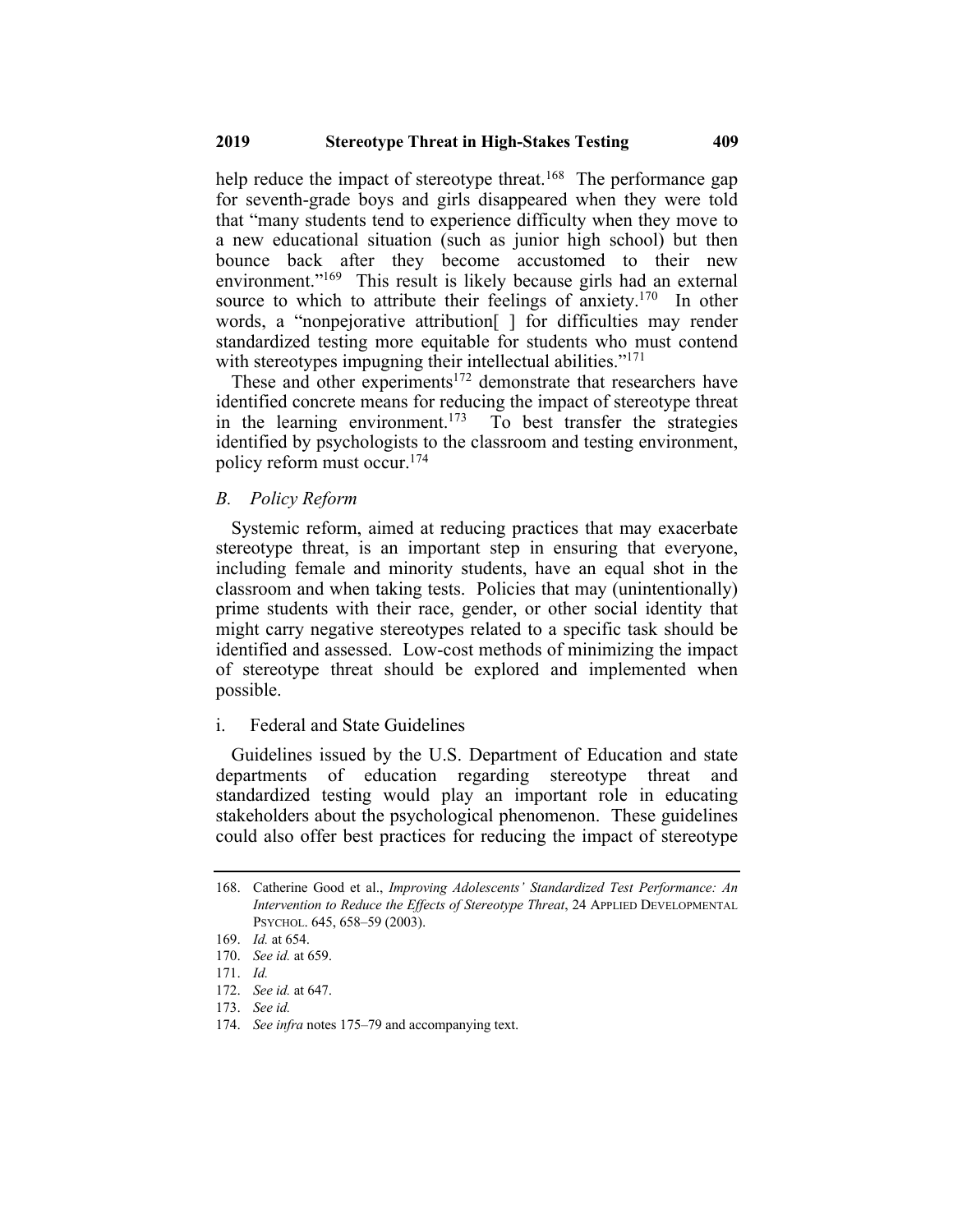threat in the educational environment. For instance, such guidelines might recommend that test providers—such as the College Board and Law School Admissions Council—collect demographic data on test takers *after* the test, rather than before.<sup>175</sup> Similarly, guidelines might encourage school administrators and test providers to hire diverse exam proctors for high-stake tests.<sup>176</sup>

#### ii. Advocacy with Educational Stakeholders

In addition to pushing for official guidelines issued by the U.S. Department of Education, advocates wishing to reduce the impact of implicit bias on standardized tests can also work with private testing companies and state associations to reform testing practices. Many higher education programs are operated by private organizations, such as the Law School Admissions Corporation, Educational Testing Services,<sup>177</sup> or the College Board.<sup>178</sup> State-level organizations also create and administer standardized tests; for example, state bar associations are often responsible for operating a state bar exam which lawyers must pass in order to practice in a state, placing these associations in a good position to leverage widespread reform.179

A comprehensive survey of standardized tests, ranging from exams students must take at the K-12 level, to tests required for admission to higher education programs, to exams related to licensing and other professional advancement, is necessary. Gathering information regarding the specific testing practices of each exam, as well as test performance broken down by race and gender, will allow advocates

- 178. The College Board operates the SAT (Scholastic Aptitude Test), PSAT (Preliminary Scholastic Aptitude Test), Advanced Placement exams, and other standardized tests. *See About the College Board*, THE COLL. BD., https://about.collegeboard.org/overview (last visited Feb. 9, 2019).
- 179. *See* The Times Editorial Board, *Ease Up on California's Bar Exam to Achieve More Diversity Among Lawyers*, L.A. TIMES (Oct. 6, 2017, 5:00 AM), https://www.latimes. com/opinion/editorials/la-ed-california-bar-exam-20171006-story.html.

<sup>175.</sup> *See* Danaher & Crandall, *supra* note 105, at 1640–41. Collecting such information serves an important role in furthering various civil rights goals and measuring whether a practice may have other unintedended consequences. *See id.*

<sup>176.</sup> *Cf. supra* notes 104–07 and accompanying text (evidencing that waiting until a test taker has finished their exam would still allow for demographic information to be collected without interfering with any student's test score—regardless of their gender or racial identity).

<sup>177.</sup> Educational Testing Service operates the GRE (Graduate Record Examinations or Revised General Test), TOEFL (Test of English as a Foreign Language), and other standardized tests. *See Resources for Higher Education*, EDUC. TESTING SERV., https://www.ets.org/highered (last visited Feb. 9, 2019).